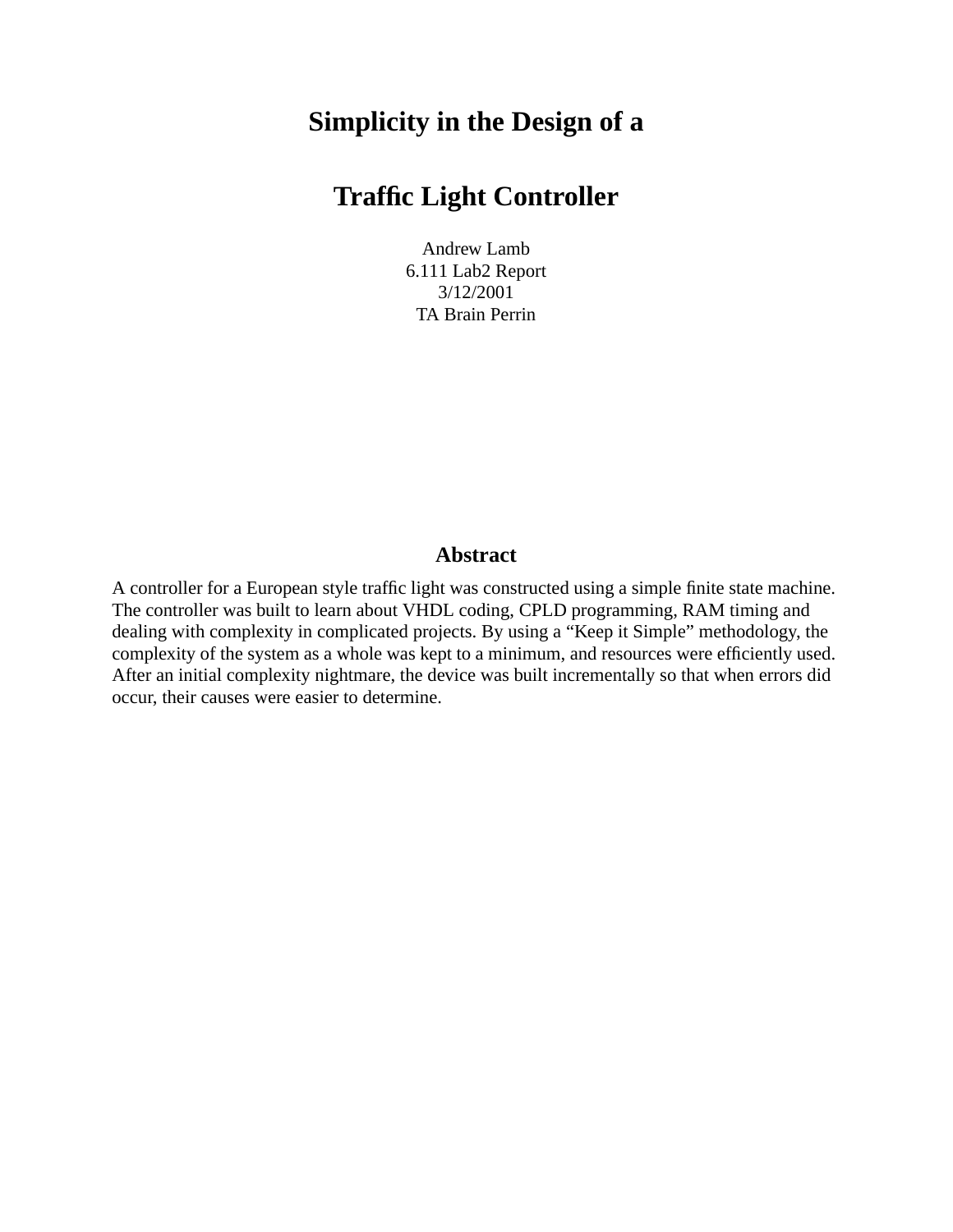## <span id="page-1-0"></span>**Table of Contents**

[Abstract 1](#page-0-0) [Table of Contents 2](#page-1-0) [List of Tables 3](#page-2-0) [List of Figures 4](#page-3-0) [Overview 5](#page-4-0) [Blink Mode 6](#page-5-0) [Run Mode 6](#page-5-1) [Show Memory Location 7](#page-6-0) [Store Memory Location 7](#page-6-1) [User Interface 7](#page-6-2) [Description 8](#page-7-0) [Block Diagram 9](#page-8-0) [Finite State Machine 9](#page-8-1) [FSM Block design 10](#page-9-0) [RAM 14](#page-13-0) [Clock Divider and One Second Timer 14](#page-13-1) [Count Down Timer \(DTimer\) 16](#page-15-0) [Testing and Debugging 16](#page-15-1) [Conclusion 17](#page-16-0) [Appendices 17](#page-16-1) [Lab Notes 17](#page-16-2) [CPLD Macrocell Utilization 18](#page-17-0) [D Flip Flop VHDL Code 18](#page-17-1) [SR Flip Flop VHDL Code 19](#page-18-0) [Leveltopulse VHDL Code 19](#page-18-1) [Pulsesaver VHDL Code 20](#page-19-0) [FSM VHDL Code 20](#page-19-1) [FSM Block VHDL Code 24](#page-23-0) [DTimer VHDL Code 26](#page-25-0) [Divider \(one second generator\) VHDL Code 27](#page-26-0) [CPLD Chunk Code \(top level entity\) 27](#page-26-1)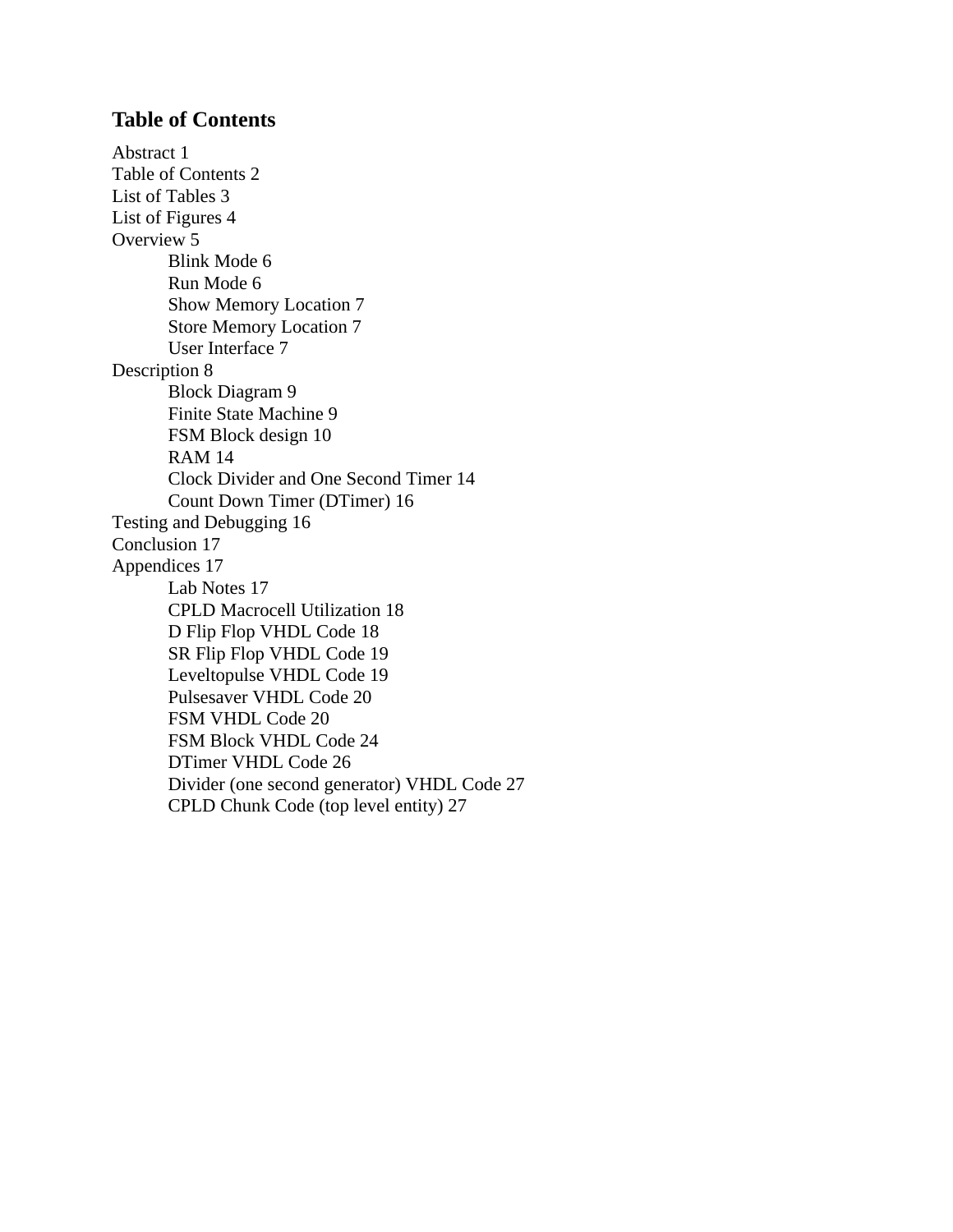## <span id="page-2-0"></span>**[List of Tables](#page-5-2)**

[Traffic light controller inputs 6](#page-5-2) [Function encodings 8](#page-7-1) [Memory Address Encodings 8](#page-7-2) [FSM state encodings and outputs 13](#page-12-0)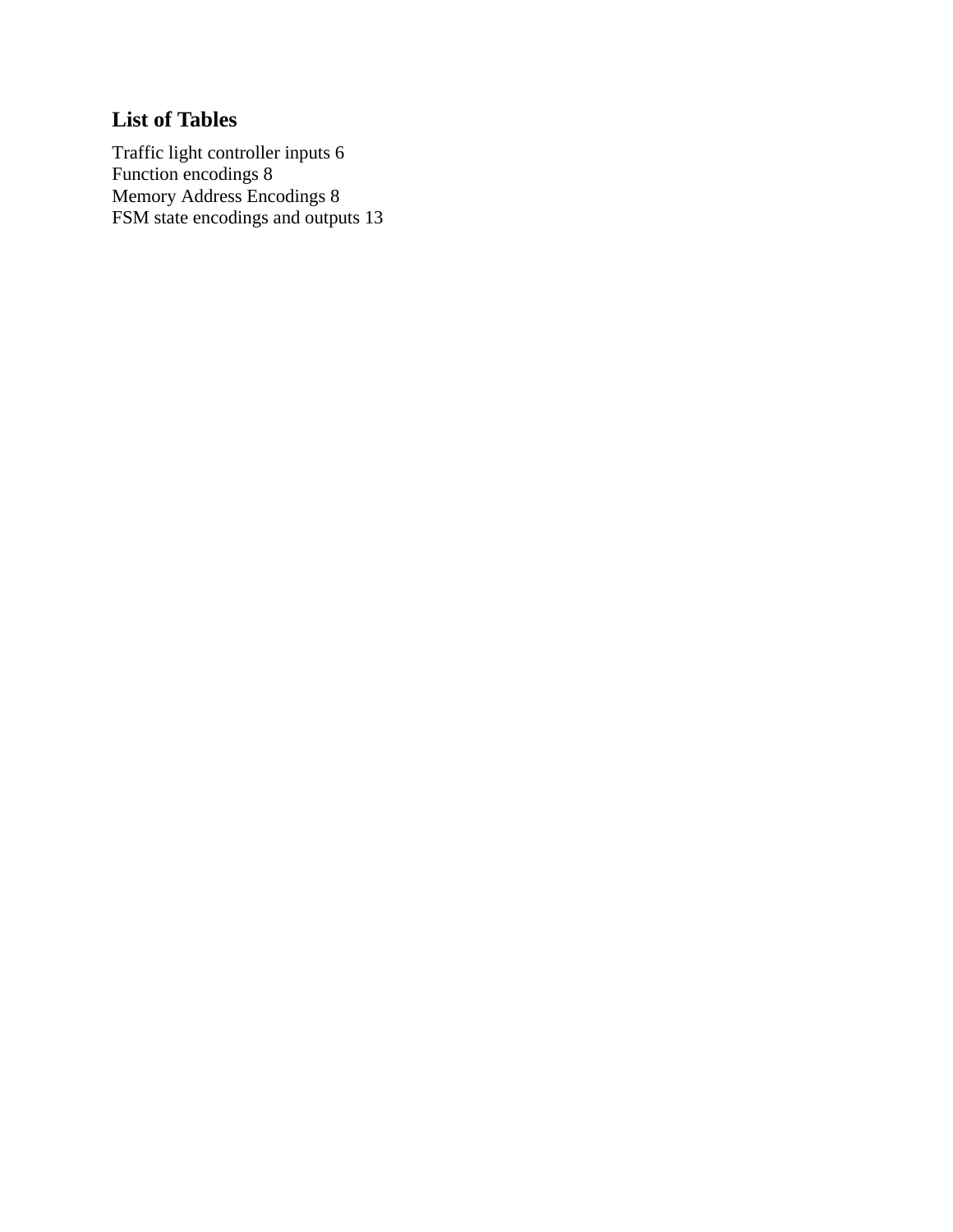## <span id="page-3-0"></span>**[List of Figures](#page-4-1)**

[Street and traffic light arrangement 5](#page-4-1) [User Interface 7](#page-6-3) [High level block diagram of the traffic light controller 9](#page-8-2) [State Transition Diagram 10](#page-9-1) [Leveltopulse circuit 11](#page-10-0) [FSM Block Diagram with synchronizer. 12](#page-11-0) [Pulsesaver circuit 13](#page-12-1) [RAM data write timing diagram 14](#page-13-2) [One second generator block diagram 15](#page-14-0) [External clock divider 15](#page-14-1) [Countdown timer \(DTimer\) block diagram 16](#page-15-2)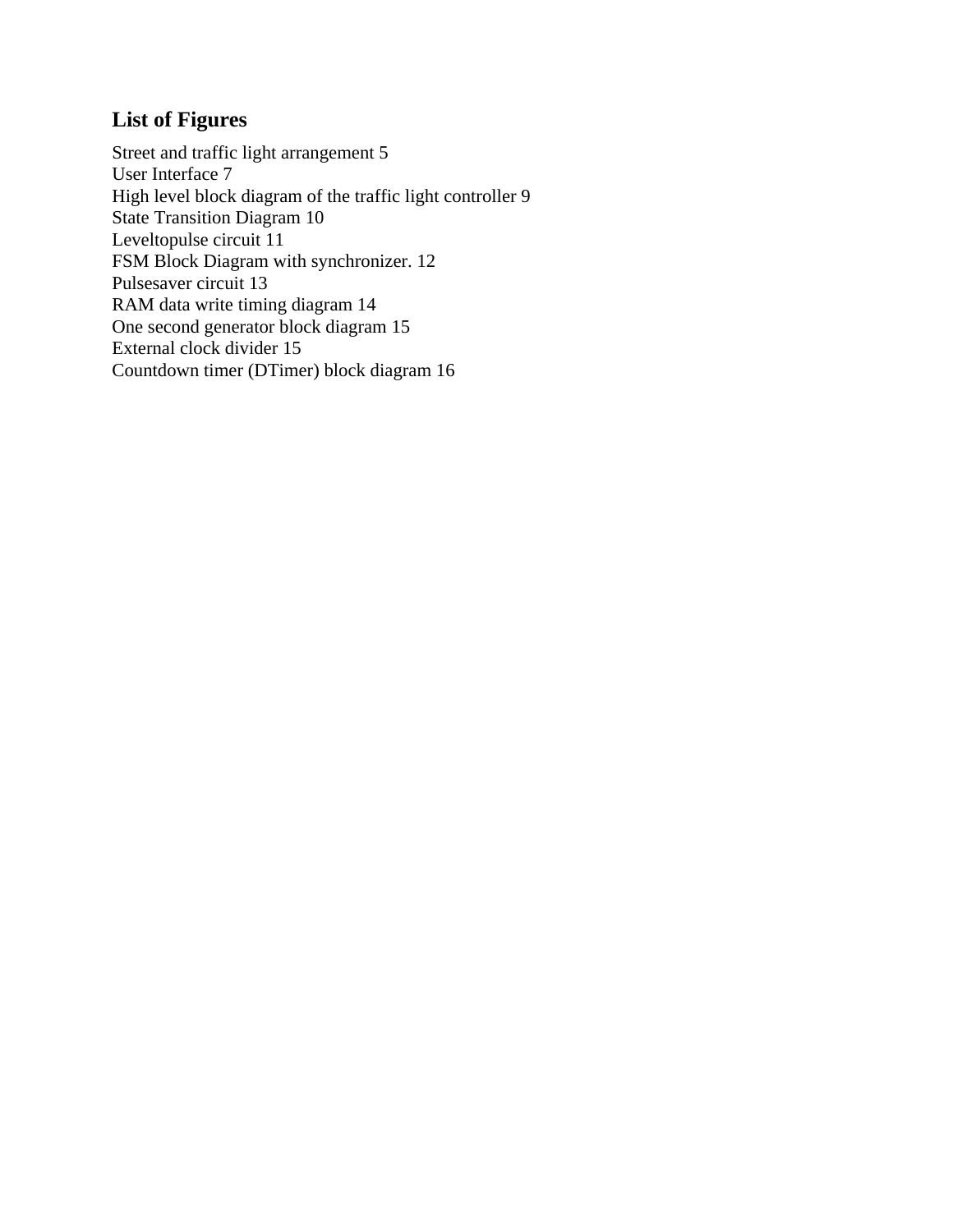## <span id="page-4-0"></span>**Overview**

The traffic light controller controls the red, yellow and green traffic lights for both streets in a simple intersection. One street is considered the main street and one is considered the side street. Both a walk button for pedestrians and a traffic sensor for the side street are included. When running, the lights are either in blink mode or they are in run mode. The time that each particular configuration of lights remains lit is programmable and can be between 1 and 15 seconds inclusive. The timing information is stored in a random access memory (RAM)). A user can examine the contents of the RAM by placing the device in the show memory mode.The user can set the timing parameters which are used to control the light interval using the store memory mode. The user can set four RAM locations (TBLINK, TYEL, TBASE and TEXT) corresponding to the four timing parameters.

#### **Figure 1: Street and traffic light arrangement**

<span id="page-4-1"></span>

Main Street

When not setting or viewing memory, the traffic lights are either running or blinking. The transitions between states are accomplished by setting an internal countdown timer which asserts an expired signal after the specified number of seconds has elapsed. The expired signal triggers a finite state machine (FSM)) to go to the next state. When transitioning to the next state, the FSM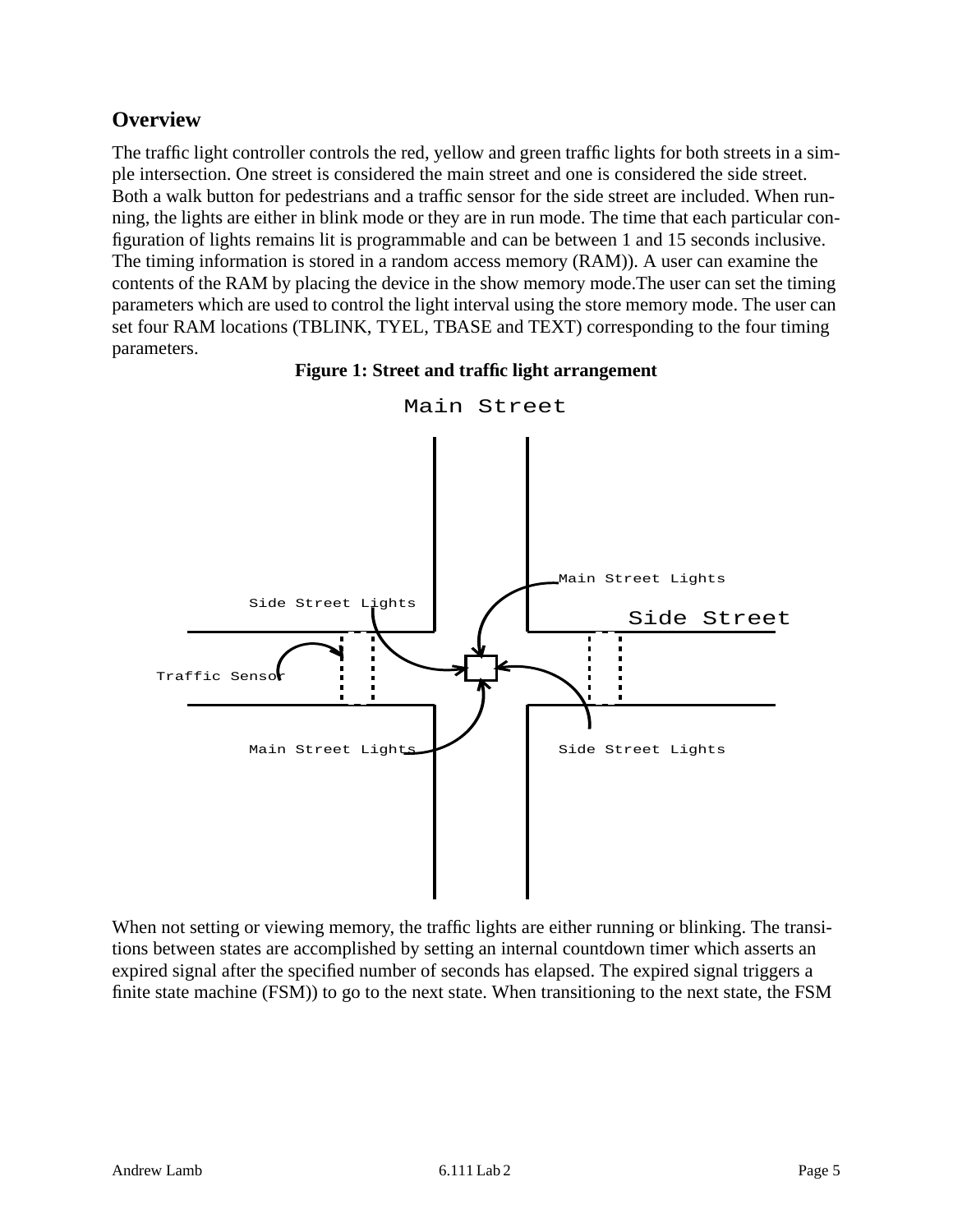selects which timing parameter to use, reads the parameter's value from the RAM and sets the countdown timer to count that many seconds and waits for the expired signal.

<span id="page-5-2"></span>

| Input              | Purpose                                                                                    |
|--------------------|--------------------------------------------------------------------------------------------|
| f0,f1              | Select the mode of the traffic light.                                                      |
| 10,11              | Specify the location in memory when in show memory or store memory<br>modes.               |
| c0, c1, c2, c3, c4 | Specify the contents to store in location 10,11 when in store memory<br>mode.              |
| go                 | Changes the current mode of the traffic light controller to that specified<br>by $f0,f1$ . |
| reset              | Resets the controller, and returns the machine to the show memory loca-<br>tion mode.      |
| walk               | Button for pedestrians to press when they wish to cross the street.                        |
| traffic_sensor     | Asserted when there are cars on the side street traffic sensor.                            |

## **Table 1: Traffic light controller inputs**

## <span id="page-5-0"></span>**Blink Mode**

When in blink mode, the traffic lights alternate between two states. The first state has the main street's red and side street's yellow light on. The next state has the side street's red light and the main street's yellow light on. The lights alternate between these two states every TBLINK seconds.

## <span id="page-5-1"></span>R**un Mode**

When in run mode, the traffic lights operate as a normal set of traffic lights in Europe. The difference between European traffic lights and American traffic lights is that just before a light turns from red to green, both the yellow and red lights are displayed for a short period of time. This time gives motorists a chance to start their cars if they have turned them off while waiting for their turn to go. The specific cycle of the lights is modified by both the walk button and the traffic sensor.

The lights begin with the main street showing green and the side street showing red for a period of TBASE + TEXT seconds. Then the main street shows yellow and the side street shows red and yellow for a period of TYEL. If the walk button has been pressed at any point during the current cycle, all of the traffic lights for both streets turn on for TEXT seconds to allow the waiting pedestrian to cross the street in safety. After the walk signal is finished or if the walk button was not pressed, the main street's light shows red and the side street's light shows green for a period of TBASE to allow waiting cars to go. If the traffic sensor reports that there are still cars on the side street after those TBASE seconds, the side street remains green and the main street stays red for an additional TEXT seconds. Afterwards, the side street's yellow and the main street's yellow and red lights are illuminated for TYEL seconds. Then the cycle repeats again.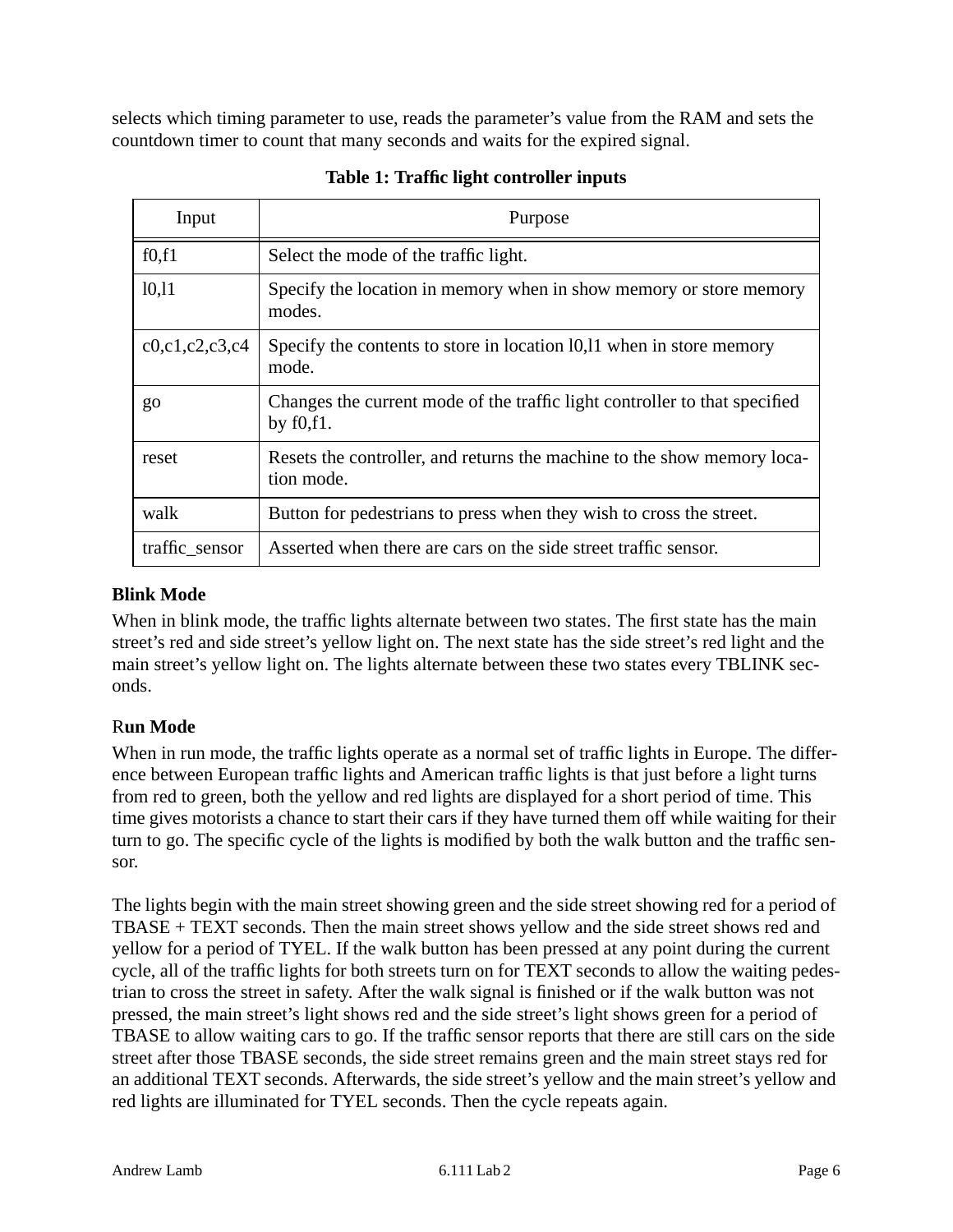The walk button can be pressed at any time in the cycle, but the lights only go into walk mode (all lights on) after the main street has been green. Pressing the walk button multiple times in a particular cycle has no additional effect.

The traffic sensor pulses as cars drive on and off of it, leading to the possibility of missing the signal when the FSM decides whether to keep the side street green for the additional TEXT seconds. With specialized circuitry, the controller keeps the sensor signal high for several seconds after a car has passed to avoid this pulsing problem.

#### <span id="page-6-0"></span>**Show Memory Location**

When the device is placed into show\_memory mode, the memory data HEX LED shows the value stored in the RAM at the location specified by the memory location switches (see Figure 2).

#### <span id="page-6-1"></span>**Store Memory Location**

When the go button is pressed, the value on the inputs  $c0, c1, c2, c3$  are stored into memory at the location specified by l0,l1. The machine must be moved out of store memory location mode before one can program another memory location. This is accomplished by resetting the machine after the value has been successfully stored

#### <span id="page-6-2"></span>**User Interface**

<span id="page-6-3"></span>Using the 6.111 lab kit that was supplied, the user interface of the device is shown below. Additionally, the values of the various functions and memory locations are enumerated in Table 2 and Table 3.



#### **Figure 2: User Interface**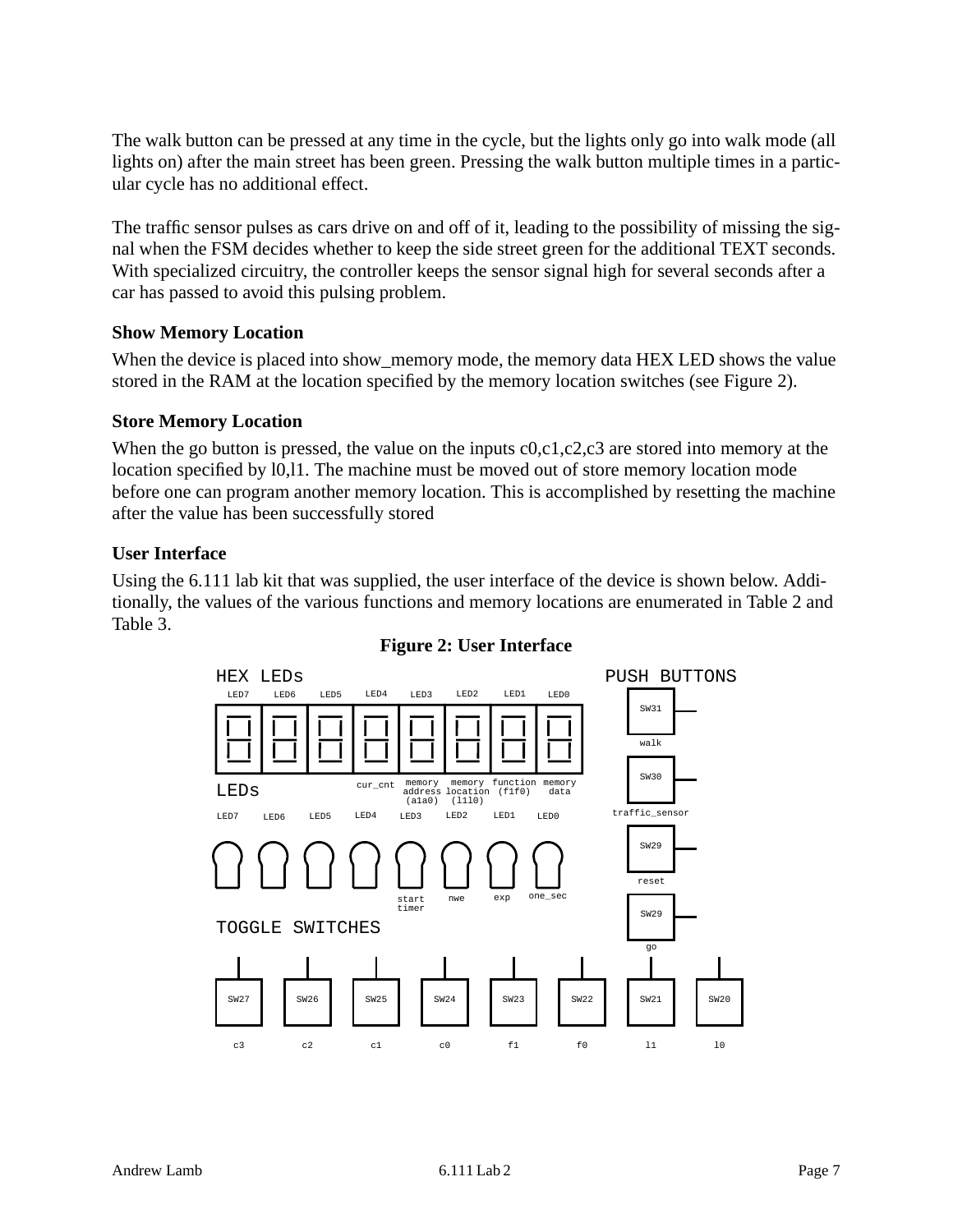<span id="page-7-1"></span>

| <b>Function</b>             | Encodings(f1f0) |
|-----------------------------|-----------------|
| <b>Show Memory Location</b> | 00              |
| Store memory location       | 01              |
| Run lights                  | 10              |
| <b>Blink lights</b>         | 11              |

### **Table 2: Function encodings**

### <span id="page-7-2"></span>**Table 3: Memory Address Encodings**

| Address       | Encodings (a1a0) |
|---------------|------------------|
| <b>TYEL</b>   | 0 <sub>0</sub>   |
| <b>TBASE</b>  | 0 <sub>1</sub>   |
| <b>TEXT</b>   | 1 <sub>0</sub>   |
| <b>TBLINK</b> | 11               |

## <span id="page-7-0"></span>**Description**

The five components of the traffic light controller were the finite state machine (FSM)), a RAM, a clock divider, a one second timer, and a count down timer. Figure 3 is the system block diagram. The FSM, one second timer and the count down timer were implemented using a single CPLD, a 6264 SRAM was used for storing timing parameters, and the clock divider was implemented with a crystal oscillator and a pair of '393 dual four bit binary counters. Each of the modules and its particular implementation is described below. Also included is why each implementation was chosen.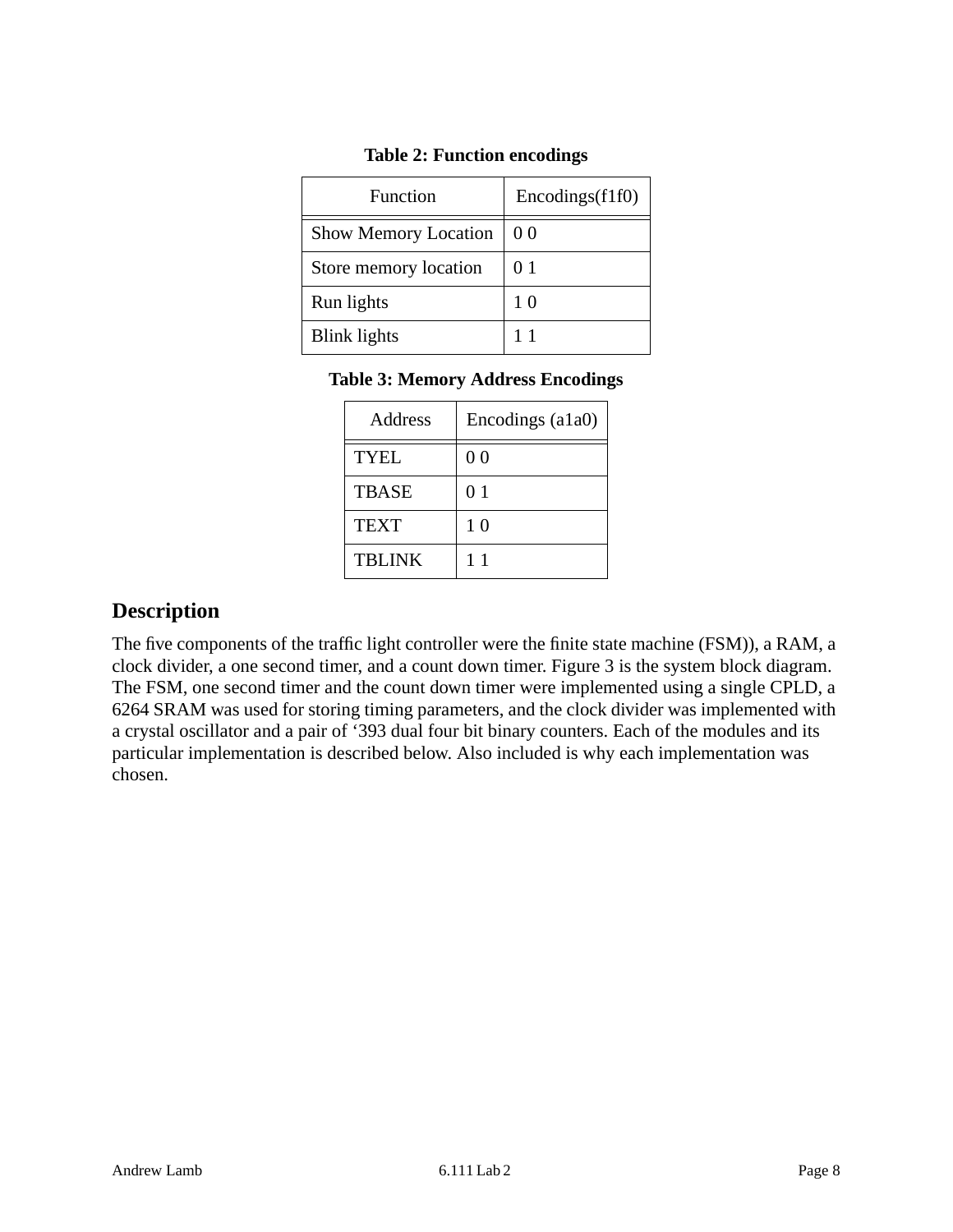#### <span id="page-8-2"></span><span id="page-8-0"></span>**Block Diagram**



### **Figure 3: High level block diagram of the traffic light controller**

#### <span id="page-8-1"></span>**Finite State Machine**

The FSM is responsible for coordinating activities among the different modules. In the system diagram in Figure 3, the FSM is contained inside of the FSM Block which handles synchronization of input and output signals. The synchronization hardware and implementation rationale is described in the FSM Block explanation below.

The state transition diagram in Figure 4 shows the details of the FSM's behavior, all possible states and the rules for transitioning from one state to the next.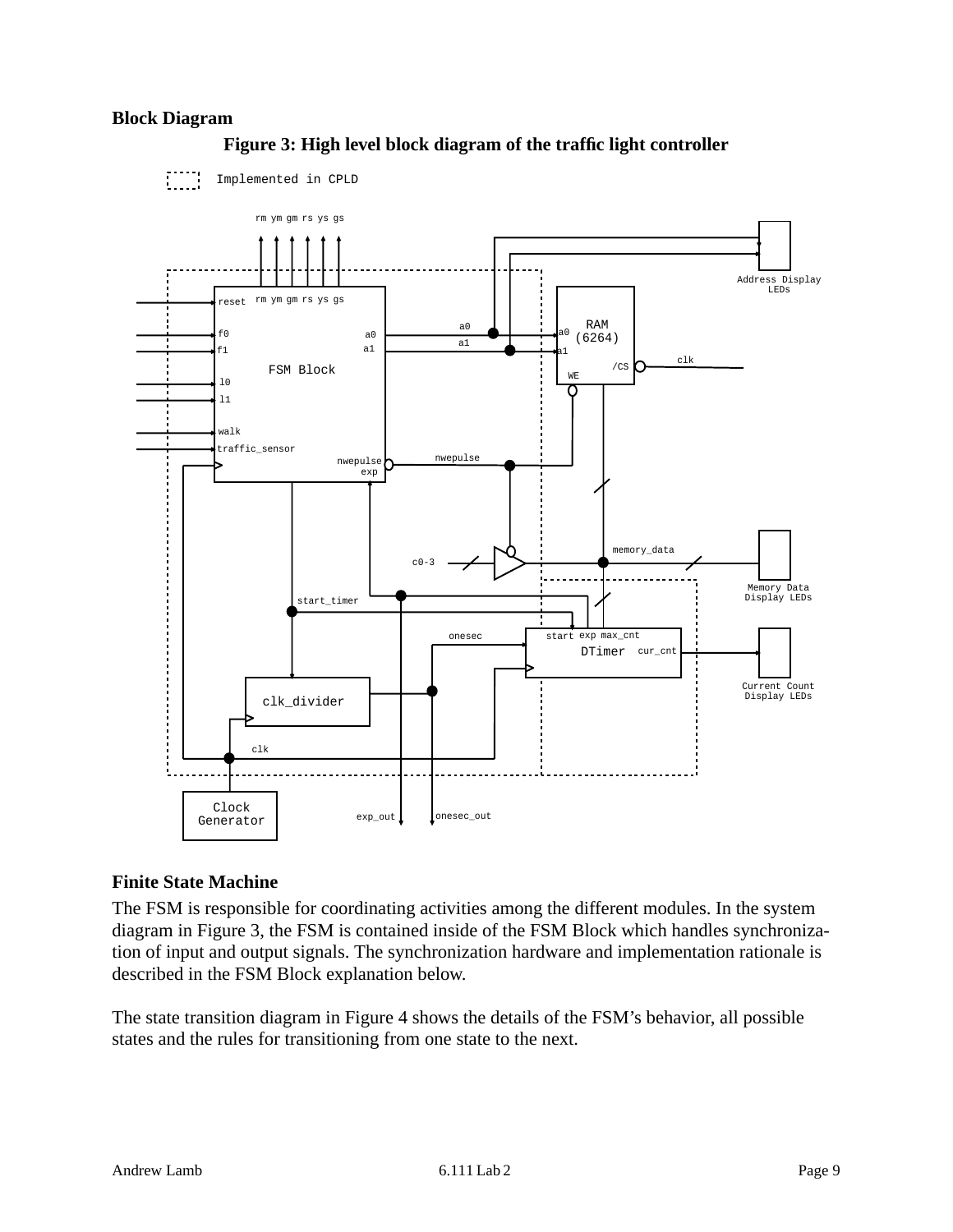#### **Figure 4: State Transition Diagram**

<span id="page-9-1"></span>

#### <span id="page-9-0"></span>**FSM Block design**

The FSM has 11 states and is not overly complicated. All of the transition arcs are triggered by the reset signal, the go signal, or the expired signal. If reset is ever pressed, the controller returns to the show memory mode. If go is pressed, the controller goes to the mode specified by inputs f0 and f1. If the controller is in either blink or run mode, the expired signal causes the transition to the next state of lights. Because the FSM was kept to such a small number of states, timing issues dominated its design.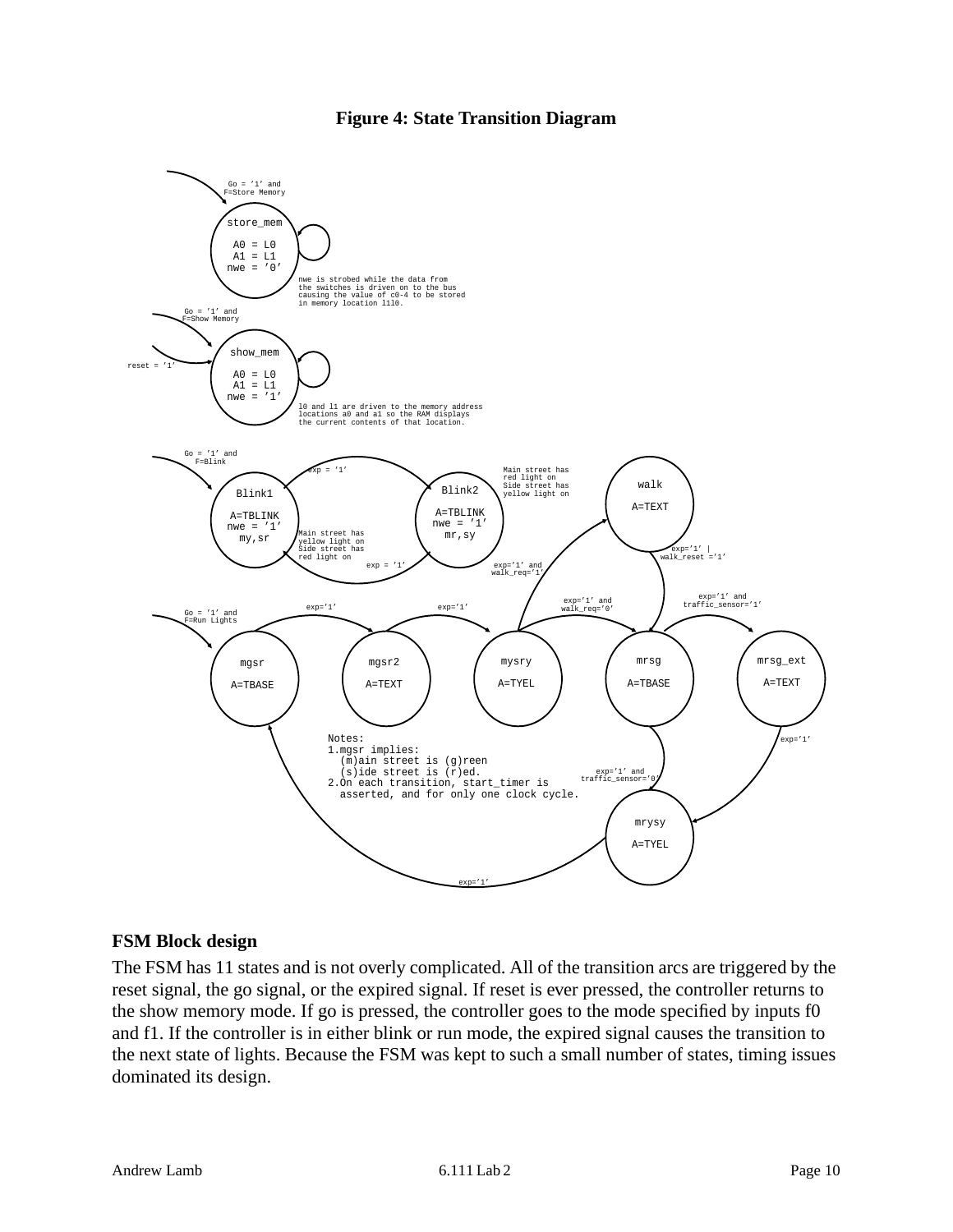To avoid corrupting the timing data stored in RAM, the write enable for the RAM must be active for only one clock pulse while the data and address have stabilized (see the RAM section below for a timing diagram). Also, the write enable pulse should occur for only one clock cycle to avoid corrupting the RAM by allowing the input data to change. One possible strategy is to introduce three states in the FSM for writing to RAM. One state would be responsible for setting the address and data, the next for asserting the write enable signal and the final state to unassert the write enable signal. This approach was discarded because it introduced unnecessary complexity into the FSM.

<span id="page-10-0"></span>In place of multiple states, a special synchronizer (Figure 5) circuit was constructed which both delays the write enable signal and asserts it for exactly one clock cycle. The FSM can then assert the write enable signal for as long as it is in the store\_mem state and not worry about corrupting the RAM because the write enable signal the RAM receives will only be active for a single clock period. The disadvantage to this design is that resetting the leveltopulse circuit requires the write enable to be reset, and this requires the FSM to be taken out of store\_mem mode. Taking the machine out of store memory mode is most easily accomplished by using the reset button to move the FSM to the show memory mode.

#### **Figure 5: Leveltopulse circuit**



Using this design, the user is more likely to get confused because of the need to reset the machine between writes, but the overall system complexity is less. However, programming timing parameters is not a common operation. Instead of simplicity in programming, simplicity in design tends to make systems more reliable. The extra time necessary to learn the controller's programming procedure is not an undue burden because of its rarity, and the additional reliability introduced is worth the trade-off.

While in run or blink mode, the FSM goes to the next state when the expired (exp) signal is asserted. The FSM sets the RAM address (a1a0) to the address for the next state (e.g. TBLINK, TYEL, TEXT or TBASE), and asserts the start\_timer signal. The start\_timer signal tells the countdown timer (DTimer module) to save the value the RAM is currently writing to the memory\_data bus and begin counting. When the DTimer has counted to the specified value, it asserts the expired signal, causing the cycle to be repeated.

It takes a full clock cycle after the address has been asserted for the RAM to place the correct value on the memory\_data bus. If both start\_timer and the address were asserted on the same cycle, the value saved by the count down timer would be the RAM's contents at the previously asserted address. Hence, start timer needs to be asserted one cycle after the address is asserted.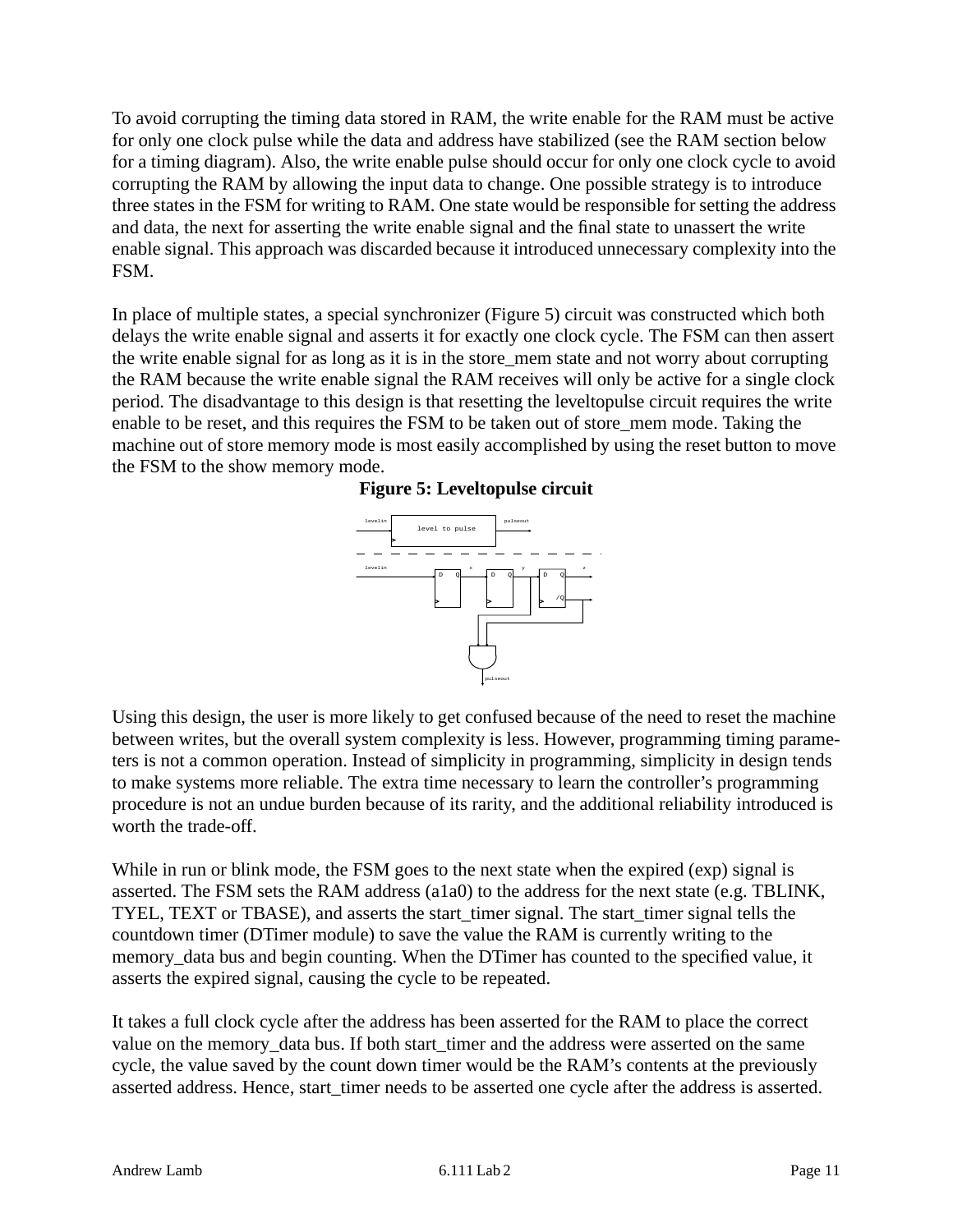One possible approach that was discarded was three states in the FSM for each transition. One state would be to set the address, another to start the timer, and a third to wait for the expired signal. This design would increase the number of states required by a factor of three, and hence was not acceptable due to the goal of design simplicity.

Instead of multiple states for each traffic signal, a one clock cycle delay was placed on start\_timer between the FSM and the DTimer using the leveltopulse circuit. This gives the RAM a cycle to prepare the appropriate output before starting the timer, and keeps the start\_timer signal from being asserted multiple times and thereby resetting the timer continuously.

<span id="page-11-0"></span>

**Figure 6: FSM Block Diagram with synchronizer.**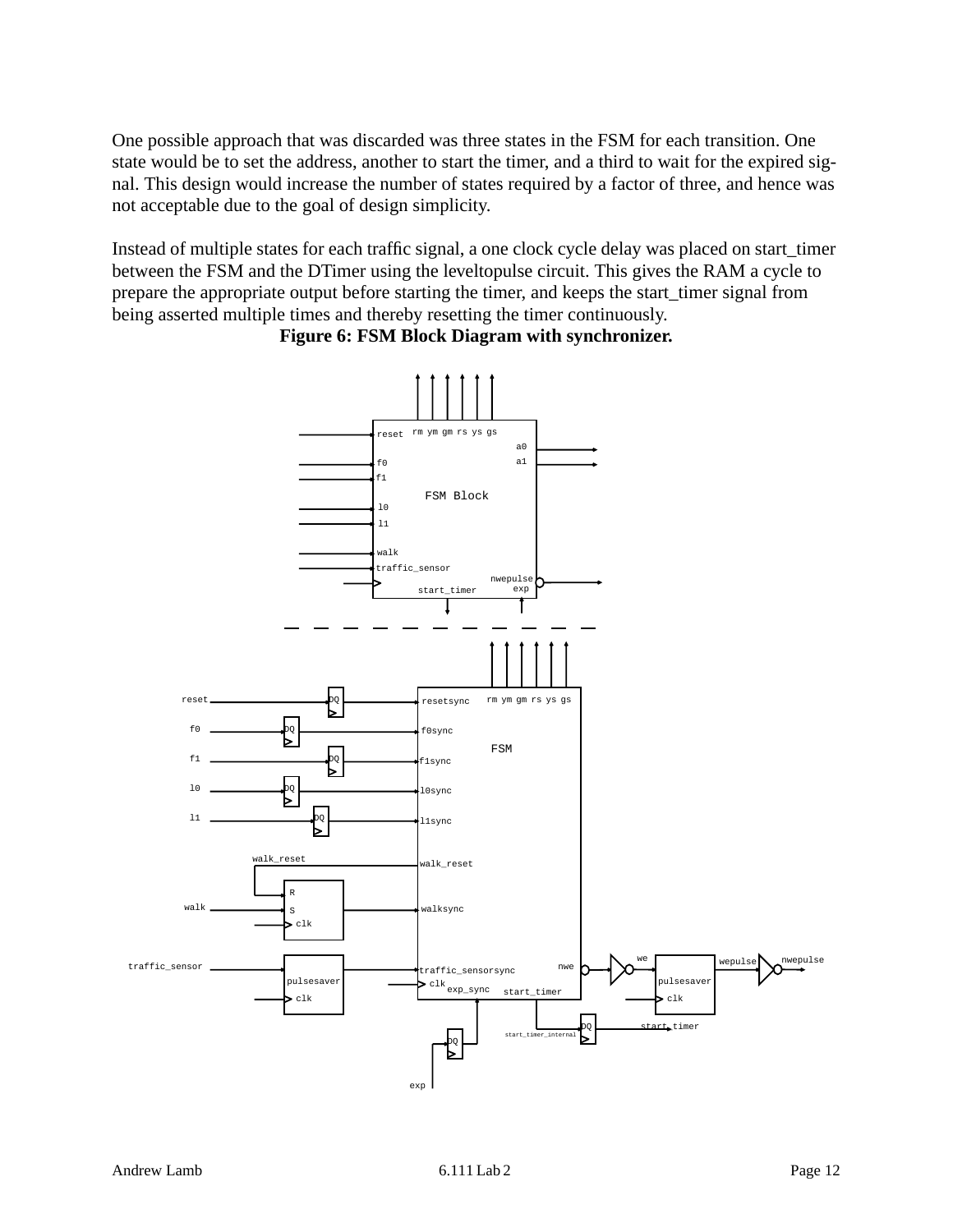Events in the real world such as pressing the walk button and setting function switches do not happen synchronously to the system clock. Hence, all user input was synchronized before being used as inputs to the FSM to avoid unwanted transitions.

<span id="page-12-1"></span>The switch input from the signals f0,f1,a0,a1 and reset were synchronized using D flip flops to ensure valid data at the rising edge of each clock cycle. The go signal was synchronized using the same leveltopulse circuit that the write enable pulse used. The leveltopulse circuit ensures that the go signal is asserted for only one clock cycle every time it is pressed. The signal from the traffic sensor was synchronized using the pulsesaver circuit (Figure 7) which remains high for several cycles after its input has been asserted. The traffic sensor signal was saved so that if a car had happened to have just rolled off of the sensor before the next one rolled on, and the FSM was deciding to give the side street more time with the green light, the traffic\_sensor input would still be asserted and the FSM would give the side street the additional time.





The walk button is a special case of user input. A walk request is only handled at a single point in the traffic light cycle. When a user presses the walk button, the traffic light controller needs to remember that it was pressed even though the request might not be handled until several transitions later. An SR latch was used to save the pedestrian's request. After the FSM has successfully serviced the walk request, it resets the latch via the walk\_reset signal. Figure 6 shows all of the synchronization circuitry within the FSM Block.

<span id="page-12-0"></span>Table 4 summarizes all of the outputs and state encodings of the FSM.

| rm             | ym             | gm             | rs             | ys             | gs             | state     | Addr          | al             | a <sub>0</sub> | state<br>encoding |
|----------------|----------------|----------------|----------------|----------------|----------------|-----------|---------------|----------------|----------------|-------------------|
| $\mathbf{1}$   | $\overline{0}$ | 1              | $\overline{0}$ | $\overline{0}$ | $\overline{0}$ | store_mem | user          | 11             | 10             | 0110(6)           |
| $\overline{0}$ | $\overline{0}$ | $\theta$       | 1              | $\overline{0}$ | 1              | show mem  | user          | 11             | 10             | 0101(5)           |
| $\theta$       | 1              | $\overline{0}$ | 1              | $\overline{0}$ | $\overline{0}$ | blink1    | <b>TBLINK</b> | 1              | 1              | 0111(7)           |
| $\mathbf{1}$   | $\overline{0}$ | $\overline{0}$ | $\overline{0}$ | 1              | $\overline{0}$ | blink2    | <b>TBLINK</b> | 1              | 1              | 1000(8)           |
| $\overline{0}$ | $\overline{0}$ |                | 1              | $\overline{0}$ | $\overline{0}$ | mgsr      | <b>TBASE</b>  | $\overline{0}$ | $\mathbf{1}$   | 0010(2)           |
| $\overline{0}$ | $\overline{0}$ |                | 1              | $\overline{0}$ | $\overline{0}$ | mgsr2     | <b>TEXT</b>   | 1              | $\overline{0}$ | 1011(A)           |

**Table 4: FSM state encodings and outputs**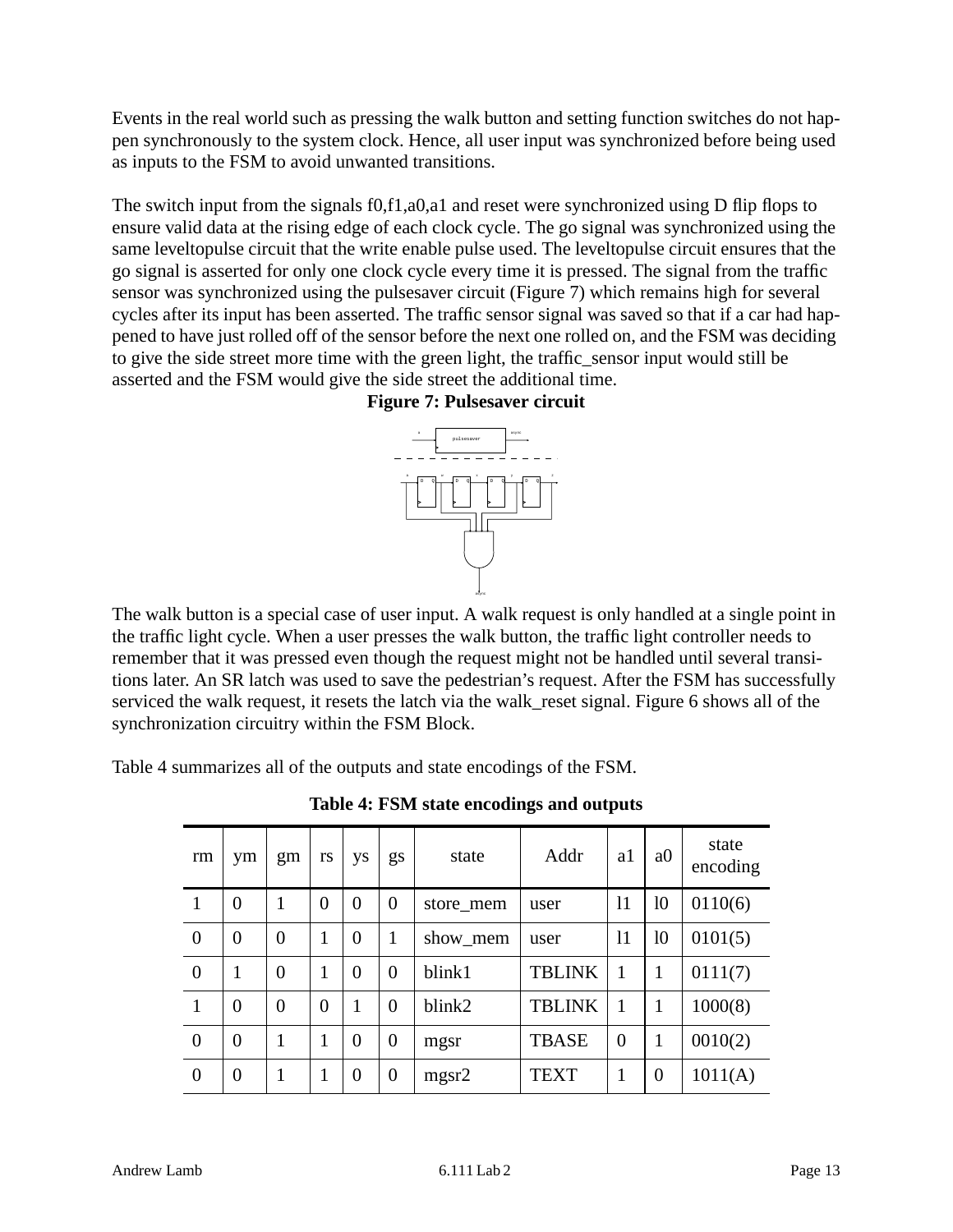| rm             | ym             | gm             | rs             | ys             | gs             | state    | Addr         | a1             | a <sub>0</sub> | state<br>encoding |
|----------------|----------------|----------------|----------------|----------------|----------------|----------|--------------|----------------|----------------|-------------------|
| $\overline{0}$ | $\overline{0}$ | 1              | 1              | $\overline{0}$ | $\overline{0}$ | mysry    | <b>TYEL</b>  | $\overline{0}$ | $\overline{0}$ | 0011(3)           |
|                | 1              | 1              |                | 1              |                | walk     | <b>TEXT</b>  |                | $\overline{0}$ | 0100(4)           |
|                | $\overline{0}$ | $\overline{0}$ | $\overline{0}$ | $\overline{0}$ |                | mrsg     | <b>TBASE</b> | $\overline{0}$ |                | 0000(0)           |
|                | $\overline{0}$ | $\overline{0}$ | $\overline{0}$ | $\overline{0}$ |                | mrsg_ext | <b>TEXT</b>  |                | $\theta$       | 1001(9)           |
|                | 1              | $\overline{0}$ | $\overline{0}$ | 1              | $\overline{0}$ | mrysy    | <b>TYEL</b>  | $\theta$       | $\overline{0}$ | 0001(1)           |

**Table 4: FSM state encodings and outputs**

## <span id="page-13-0"></span>**RAM**

A 6264 RAM was used to store the timing data. The RAM's address bus was run by a CPLD output and hence was susceptible to glitches. If the address changes while the RAM is reading, the RAM could retrieve the wrong data. To ensure that the address asserted did not change during a write pulse, the /CS (Chip Select) was wired to the clock. Since the actual data write occurs when both the /WE (write enable) and /CS are low, the address output from the CPLD has half a clock cycle to stabilize before the RAM was allowed to write. Because the system clock is fairly slow (see the clock divider section), a half cycle clock delay was plenty of time for the address output to stabilize.

**Figure 8: RAM data write timing diagram**

<span id="page-13-2"></span>

Similar timing issues are involved in reading data from the RAM. The RAM's address must be held stable for a period of time before any data can be read from its data port. As explained in the FSM section, the FSM asserts the data address a full clock cycle before data was read from the RAM. The extra cycle allowed the RAM enough time to present the data corresponding to the new address on the memory\_data bus.

## <span id="page-13-1"></span>**Clock Divider and One Second Timer**

The one second timer's function was to assert a signal, onesec, every second. A 1.8432 MHz crystal oscillator was used as the base timer for the system.  $1.8432x10^6$  pulses from the crystal occur every second.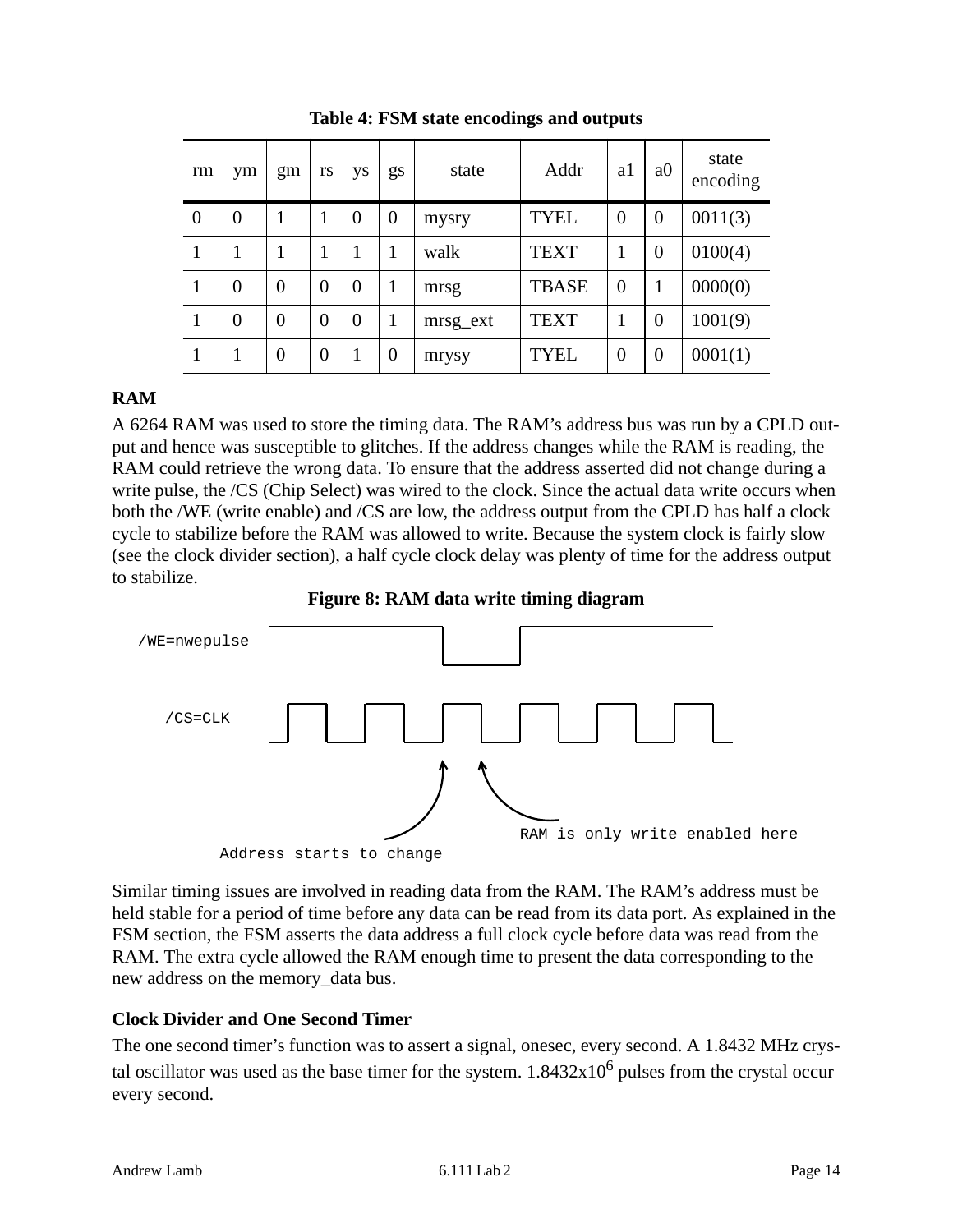### <span id="page-14-0"></span>**Figure 9: One second generator block diagram**



One simple solution for the one second timer is to create a 21 bit counter using a CPLD and count up to  $1.8432x10^6$  from 0. This takes a lot of CPLD resources because the compiler attempts to make the fastest 21 bit counter possible. In similar designs which used this method, it was necessary to use a separate CPLD to accommodate the one second timer in addition to the CPLD used to accommodate the FSM and countdown timer.

Since the goal of this design was simplicity, adding another CPLD to the design was unacceptable. Instead, by noticing that  $1.8432x10^6$  is  $1110000100000000000$  in base 2, the first 13 bits of counting can be done outside of the CPLD. It is not necessary to have a very fast system clock since the machine only has to transition at most once a second. Doing the first 13 bits of division externally, the system clock ran at  $1.8436/2^{13}$  MHz.

To accurately time a second, the one second timer module counts up to 11100001 in binary, asserts the onesec signal and then resets its internal counter. When the start\_timer is asserted by the FSM, the internal counter is also reset. This reset is done so that the onesec pulses are generated every second starting from when the start\_timer was asserted.

Two '363 dual 4 bit binary counters were used to perform the first 13 bits of clock division. Four counter modules were used, and the  $13<sup>th</sup>$  bit as shown in Figure 9 was used as the system clock.

<span id="page-14-1"></span>

**Figure 10: External clock divider**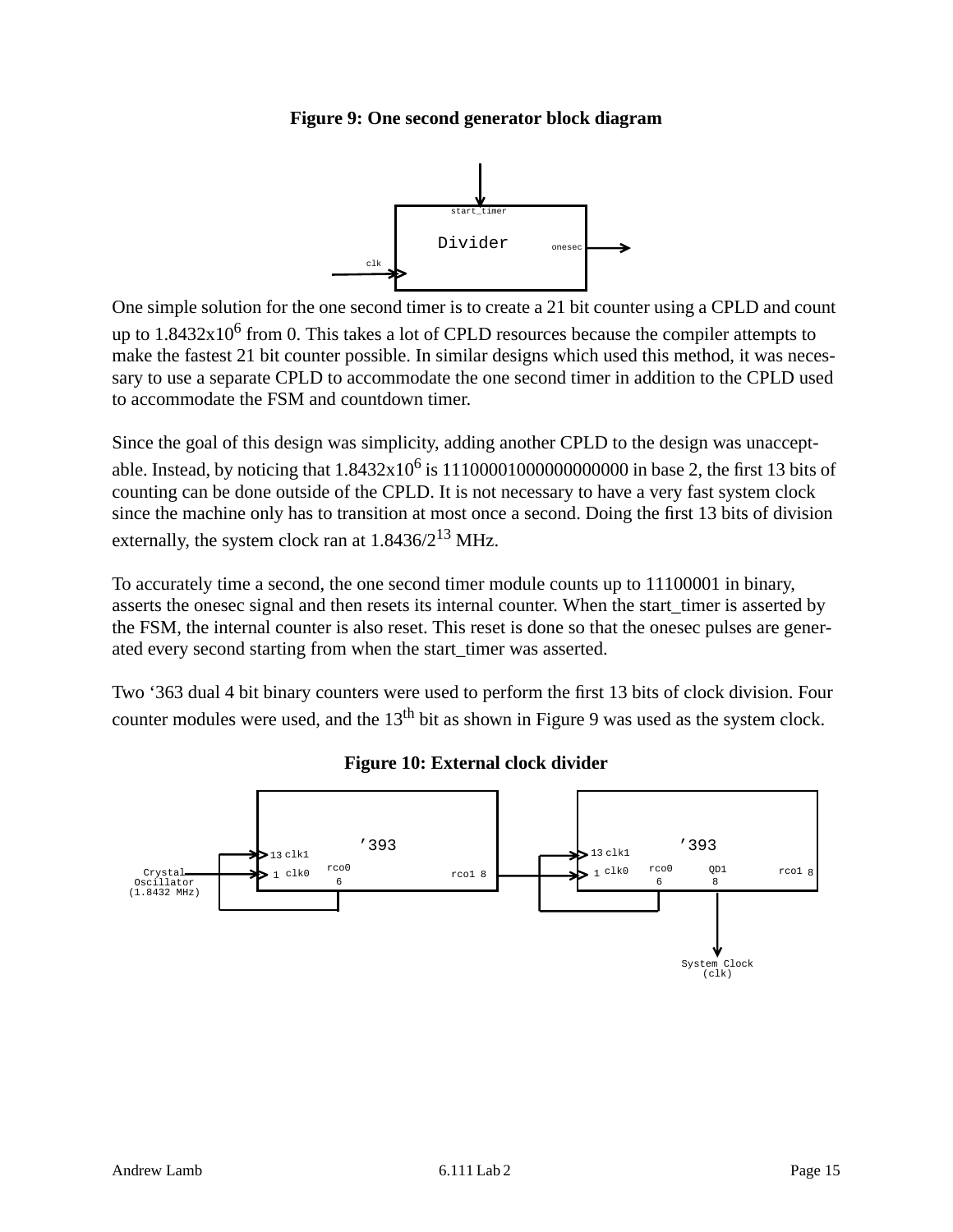#### <span id="page-15-2"></span><span id="page-15-0"></span>**Count Down Timer (DTimer)**



**Figure 11: Countdown timer (DTimer) block diagram**

The countdown timer was implemented in VHDL and then programmed into the main CPLD. The timer waits until it receives a start signal, at which point it latches its max\_cnt input, resets its internal counter, and begins counting every second. The current count is passed to the output cur cnt so the user could observe the current time. The countdown timer is clocked with the main system clock, but its internal counter is only enabled when the onesecond signal is asserted, and hence it only counts once a second. The onesecond signal comes directly from the clock divider module explained above. When the internal counter is equal to the stored max\_cnt, the countdown timer asserts the exp signal and stops counting. By asserting the expired signal, the DTimer causes the FSM to transition to the next state.

## <span id="page-15-1"></span>**Testing and Debugging**

Because traffic light controllers are something that I took for granted in my daily life, originally this project seemed very simple. I programmed my FSM in VHDL, ran extensive simulations, was satisfied that it worked the way that I wanted and burnt the resulting file on to a CPLD. I powered it up and (not surprisingly) it did nothing. I had no idea what the problem was or even where to begin looking for a solution. The lesson I learned was to build the system incrementally. That way, when something doesn't work, you have made only a small number of changes that could be responsible. I adopted this strategy and set about creating the traffic light controller.

I started debugging by first sitting down with my VHDL code and setting the pin assignments to the user interface specified above. While the CPLD has many connections in the lab kit, the VHDL compiler does not know anything about them. The results of this spending a lot of time programming pin numbers was that I could see exactly what state the FSM was in any particular time, and get an idea as to what was happening internally.

Then, I removed the FSM entirely from the design, and focused on getting the timing working correctly. I spent quite a while before realizing that the ribbon cable that connects the CPLD board to the lab kit via the K1 interface does not work if you plug it in backwards. After I got past that glitch, and I had visual confirmation that my one second timer was working (via LED0 flashing) I moved onto the FSM.

I gutted the majority of the VHDL code for the FSM, leaving only the save\_mem and show\_mem states. After making some procedural mistakes such as programming the CPLD without disabling the clock, I got the basic FSM to change states by pressing the reset and the go buttons. Once I was satisfied that the write enable and the start timer signals were being correctly asserted, I connected the RAM. I wired the RAM to the appropriate signals, and hooked up the data switches to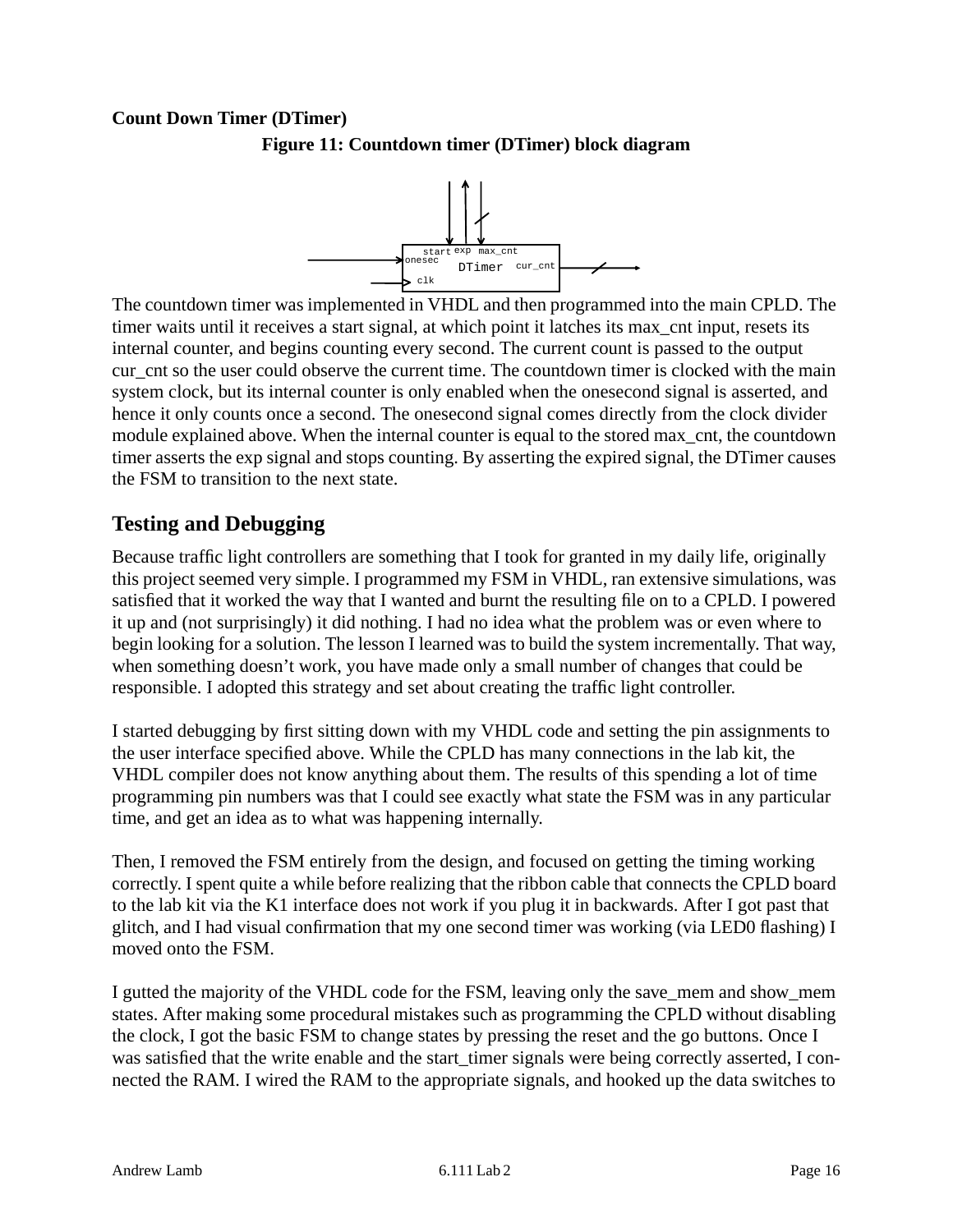the memory busses using tristate drivers in a '244 chip. To my surprise and great relief, when I tried to store data to the RAM, the controller worked on the first try.

With the show\_mem and store\_mem states working, I added the code for the two blink states back into the FSM. If I could get the controller to blink, I would know that the DTimer module was counting down and exerting the expired signal correctly. When I first inserted the code, it did not work because the expired signal was continually asserted. When the expire signal was asserted, the FSM could not restart the timer because to asserting the start timer signal required that the expired signal be unasserted. I inserted the leveltopulse circuitry between the timer and the FSM (as described above) to fix the problem. With that fix, I had a blinking traffic light.

Then, I added in the main signal sequence still leaving out the go and walk states. Since I had gotten the blink sequence to work correctly, I expected the main sequence to work as well, and it did on the first try. Then I restored my original tested VHDL code for dealing with walk requests, recompiled, and reprogrammed the CPLD. Happily, the walk button functionality also worked on the first try. Then I recompiled again, adding back the traffic sensor functionality. It also worked on the first try. I believe that these additions worked on the first try because I had already dealt with all of the timing bugs in previous debugging and I had initially thought about and designed for synchronization issues. However, by implementing the design incrementally, I could ensure that I had the basic timing issues solved before adding more complicated functionality.

I had a working traffic light, and I was about to try to get it checked off by a TA when I noticed that the behavior was not quite right. The timer was counting correctly, but the value that it was counting up to was the value specified for the previous RAM location. After thinking about this for a while, I realized that the DTimer was latching the value on the memory bus the same cycle that the address was being asserted. Furthermore, the RAM didn't actually write data to the bus until the last half of the cycle when the clock signal was low because the /CS line was wired to the system clock. Hence, I needed to delay the starting of the count down timer for one cycle to give the RAM time to write the correct value onto the memory data bus. By adding a D flip flop in the FSM block, I fixed the bug.

## <span id="page-16-0"></span>**Conclusion**

The design for the traffic light controller had simplicity as its goal. By using introducing simple circuitry to delay signals as they traveled though the system, many FSM states to setup the RAM were avoided. By moving a large portion of the clock division into external counters, the VHDL code was smaller, simpler and fit on one CPLD. Since all of the design fit onto one CPLD, the complexity in using two CPLDs was avoided. An implementation methodology of incremental addition, adopted after an original complexity nightmare, served well to keep errors localized and easy to correct.

## <span id="page-16-1"></span>**Appendices**

## <span id="page-16-2"></span>**Lab Notes**

(Please see attached sheets)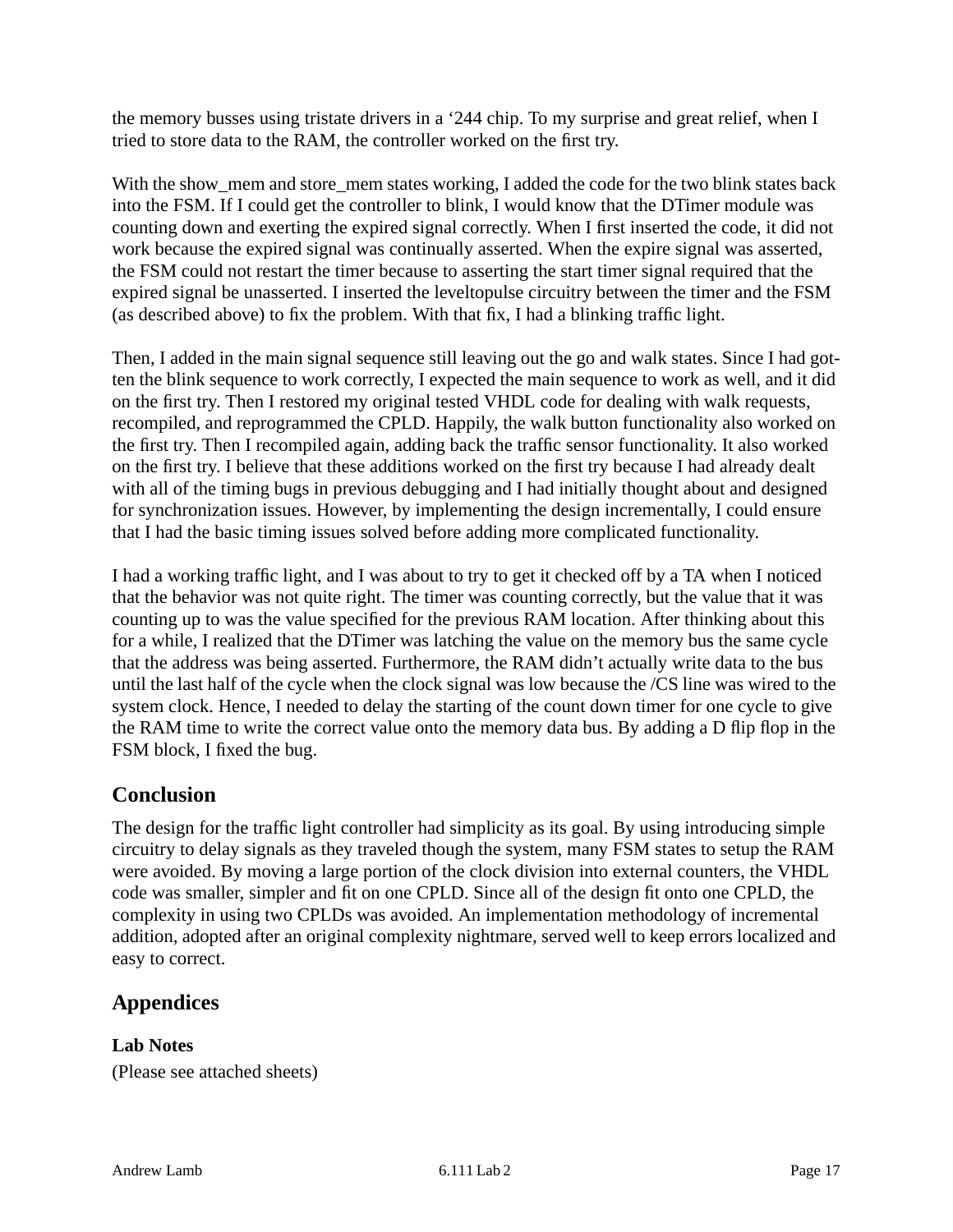#### <span id="page-17-0"></span>**CPLD Macrocell Utilization**

Information: Macrocell Utilization.

| Description        | Used | Max |        |   |
|--------------------|------|-----|--------|---|
| Dedicated Inputs   |      |     |        |   |
| Clock/Inputs       | 4    | 4   |        |   |
| I/O Macrocells     | 51   | 64  |        |   |
| Buried Macrocells  | 25   | 64  |        |   |
| PIM Input Connects | 88   | 312 |        |   |
|                    |      |     |        |   |
|                    | 169  | 445 | $= 37$ | ႜ |

|                            | Required | Max (Available) |
|----------------------------|----------|-----------------|
| CLOCK/LATCH ENABLE signals |          | 4               |
| Input REG/LATCH signals    |          | 68              |
| Input PIN signals          | 0        | 0               |
| Input PINs using I/O cells | 23       | 23              |
| Output PIN signals         | 28       | 41              |
|                            |          |                 |
| Total PIN signals          | 56       | 69              |
| Macrocells Used            | 53       | 128             |
| Unique Product Terms       | 161      | 640             |
|                            |          |                 |

#### <span id="page-17-1"></span>**D Flip Flop VHDL Code**

-- This comment is before the library and use clauses. library ieee; use ieee.std\_logic\_1164.all;

```
-- a D type flip flop
entity mydff is
  port (d,clk : in std_logic;
        q : out std_logic);
end mydff;
-- here is the architcture
architecture comp of mydff is
begin
  process(clk)
  begin
    if rising_edge(clk) then
     q \leq d;
     end if;
  end process;
end comp;
-- This comment is before the library and use clauses.
library ieee;
use ieee.std_logic_1164.all;
-- a D type flip flop
entity mydff is
  port (d,clk : in std_logic;
       q : out std_logic);
end mydff;
-- here is the architcture
architecture comp of mydff is
begin
  process(clk)
  begin
```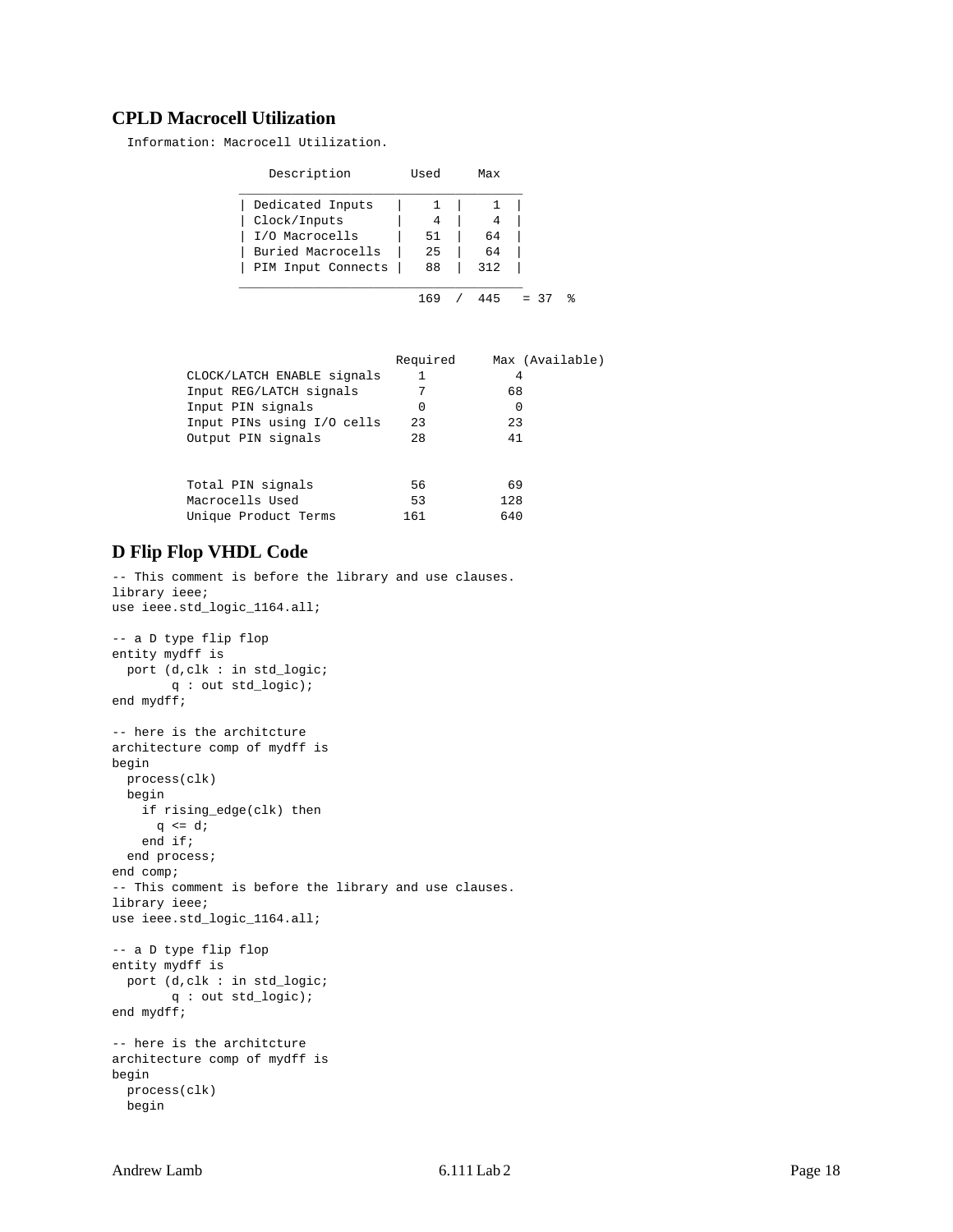```
 if rising_edge(clk) then
      q \leq d;
     end if;
   end process;
end comp;
```
#### <span id="page-18-0"></span>**SR Flip Flop VHDL Code**

```
-- This comment is before the library and use clauses.
library ieee;
use ieee.std_logic_1164.all;
-- a JK type flip flop triggered on the rising edge of the clock
entity myjkff is
  port (j,k,clk : in std_logic;
        q : out std_logic);
end myjkff;
-- here is the architcture
architecture comp of myjkff is
  signal jkff : std_logic := '0';
begin
  process(clk)
  begin
     if rising_edge(clk) then
      jkff <= (j and (not jkff)) or ((not k) and jkff);
     end if;
   end process;
 q <= jkff;end comp;
```
#### <span id="page-18-1"></span>**Leveltopulse VHDL Code**

```
-- This comment is before the library and use clauses.
library ieee;
use ieee.std_logic_1164.all;
-- a D type flip flop
entity leveltopulse is
  port (levelin,clk : in std_logic;
        pulseout : out std_logic);
end leveltopulse;
-- here is the architcture (from lecture 7 notes)
architecture comp of leveltopulse is
   component mydff
    port (d,clk : in std_logic;
          q : out std_logic);
  end component;
  signal x,y,z : std_logic; --- internal signals for flip
                                          -- flop output
begin
  FIRST_FF : mydff port map (
    d => levelin,
   clk \Rightarrow clk,q => x);
   SECOND_FF : mydff port map (
   d \Rightarrow x, clk => clk,
   q => y);
  THIRD FF : mydff port map (
   d \Rightarrow y,
```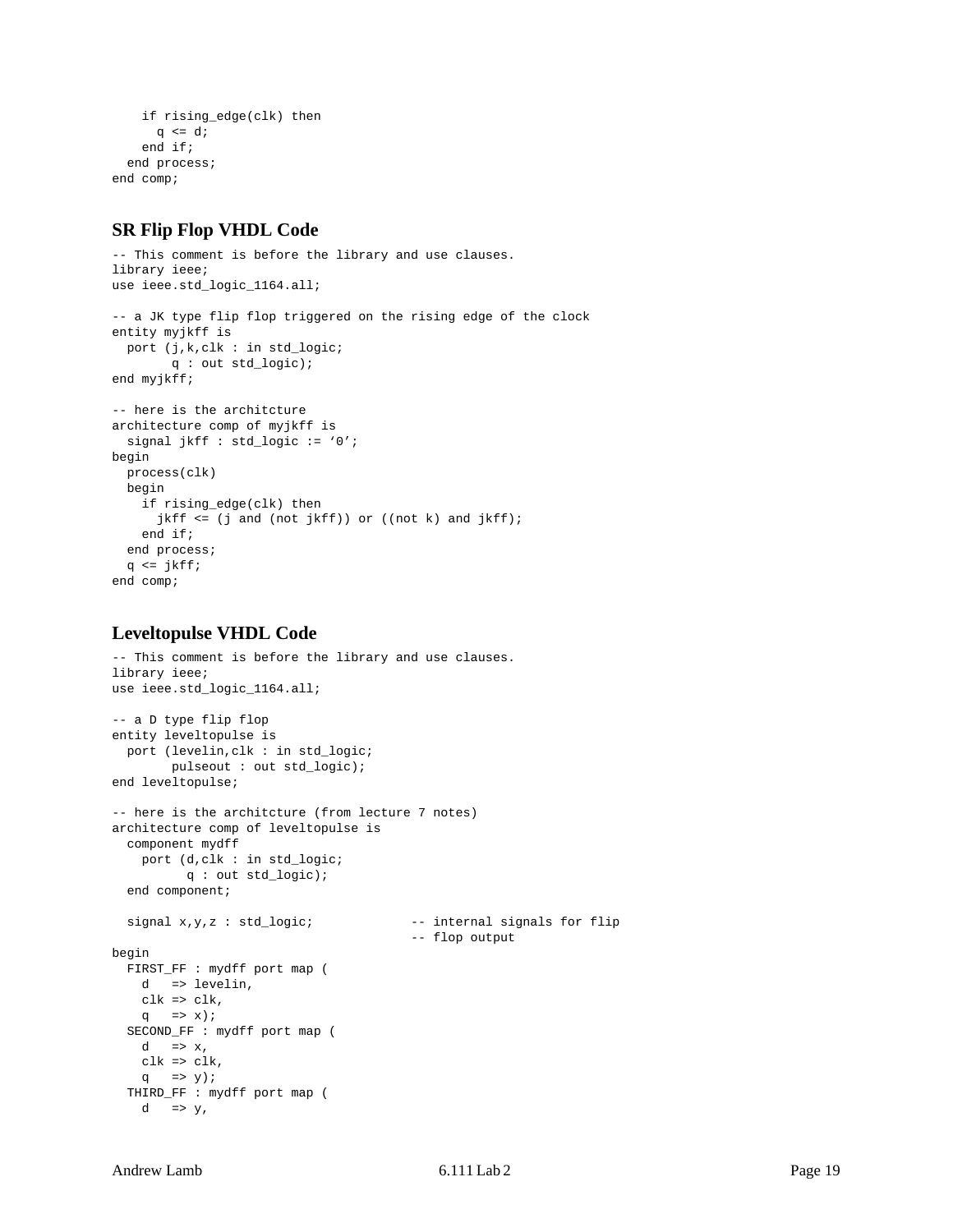```
 clk => clk,
    q \implies z);
   -- now make the final little bit o' logic which
   -- actually generates the output signal
  pulseout <= y and (not z);
end comp;
```
#### <span id="page-19-0"></span>**Pulsesaver VHDL Code**

```
library ieee;
use ieee.std_logic_1164.all;
use work.mydff;
-- a componenet to assert a level for at least 4 cycles after the pulse has
-- gone low.
entity pulsesaver is
  port (a,clk : in std_logic;
        async : out std_logic);
end pulsesaver;
-- here is the architcture
architecture comp of pulsesaver is
  signal w, x, y, z : std_logic;
begin
  FIRST_FF : mydff port map (
   d \Rightarrow a,
   clk \Rightarrow clk,q => w);
   SECOND_FF : mydff port map (
   d \Rightarrow w,clk \Rightarrow clk,q => x);
   THIRD_FF : mydff port map (
   d => x, clk => clk,
   q => y);
   FOUTH_FF : mydff port map (
    d \Rightarrow y,
     clk => clk,
    q => z);
  -- if any of these saved levels(w, x, y, z) are high, then the output is high
   async <= w or x or y or z;
```
<span id="page-19-1"></span>**FSM VHDL Code**

end comp;

```
-- This comment is before the library and use clauses.
library ieee;
use ieee.std_logic_1164.all;
entity fsm is
  port (resetsync, l0sync, l1sync, f0sync, f1sync : in std_logic;
gosync, auxsync, walk_request, exp, clk : in std_logic;
         state_out : out std_logic_vector(3 downto 0);
         a0, a1, nwe, start_timer,walk_reset : out std_logic;
         rm, ym, gm, rs, ys, gs : out std_logic);
```
end fsm;

architecture state\_machine of fsm is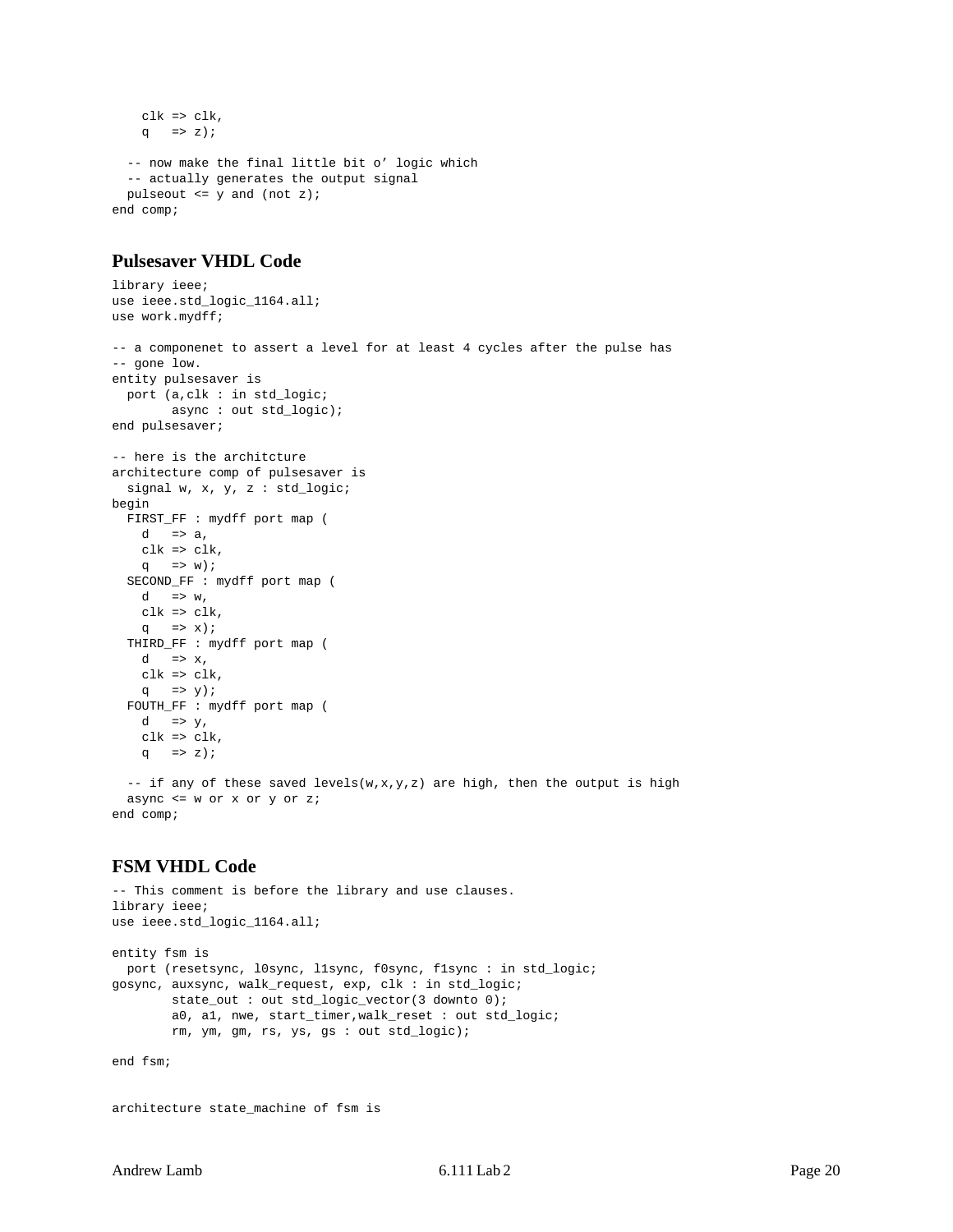```
 -- rmgs = red main, greed side (so red on the main street, green on the side
   -- street).
   type StateType is (mrsg, mrysy, mgsr, mysry, walk,
                      show_mem, store_mem,
                      blink1, blink2, mrsg_ext, mgsr2);
   -- exact state encodings
   attribute enum_encoding of StateType:
    type is "0000 0001 0010 0011 0100 0101 0110 0111 1000 1001 1010";
   -- p_s = present state
  -- n s = next state
   signal p_s, n_s : StateType;
begin
   -- figure out which state to goto next
   -- the rules are simple:
   -- 1. Only do things on a rising clock edge
   -- 2. if reset is asserted, goto state show_mem
   -- if gosync is asserted, the user has requested action, so set mode
   -- based on functions selected (f0sync and f1sync).
   -- if expired is asserted, then goto the next state in the run cycle
      otherwise, stay in the same state
   state_transition:process(exp, resetsync, gosync, f1sync, f0sync, p_s, auxsync, walk_request)
    begin
     -- check reset signal, and set to show_mem state
    if (resetsync = '1') then
n_s <= show_mem;
-- change the machine to one of the four predefined states
         walk_reset <= '0';
   elsif (gosync = '1') then
-- f1f0
-- 00 show_mem
-- 01 store_mem
-- 10 start the normal operation of the lights (in green main,
-- red side mode)
-- 11 blink
if ((f1sync = '0') and (f0sync = '0')) then
            n_s <= show_mem;
            start timer \leq '0';
             walk_reset <= '0';
elsif ((flsync = '0') and (f0sync = '1')) then
   n s <= store mem;
             start_timer <= '0';
             walk_reset <= '0';
        elsif ((flsync ='1') and (f0sync = '0')) then
             n_s <= mgsr;
             start_timer <= '1';
           walk_reset <= '1'; -- reset the walk signal initially
elsif ((f1sync = '1') and (f0sync = '1')) then
             n_s <= blink1;
             start_timer <= '1';
             walk_reset <= '0';
end if;
   elsif (exp = '1') then
      case p_s is
        when blink1 =>
          n_s <= blink2;
          start_timer <= '1';
           walk_reset <= '0';
        when blink2 = n_s <= blink1;
          start_timer <= '1';
         walk reset \leq '0';
        when mgsr =>
           n_s <= mgsr2;
           start_timer <= '1';
```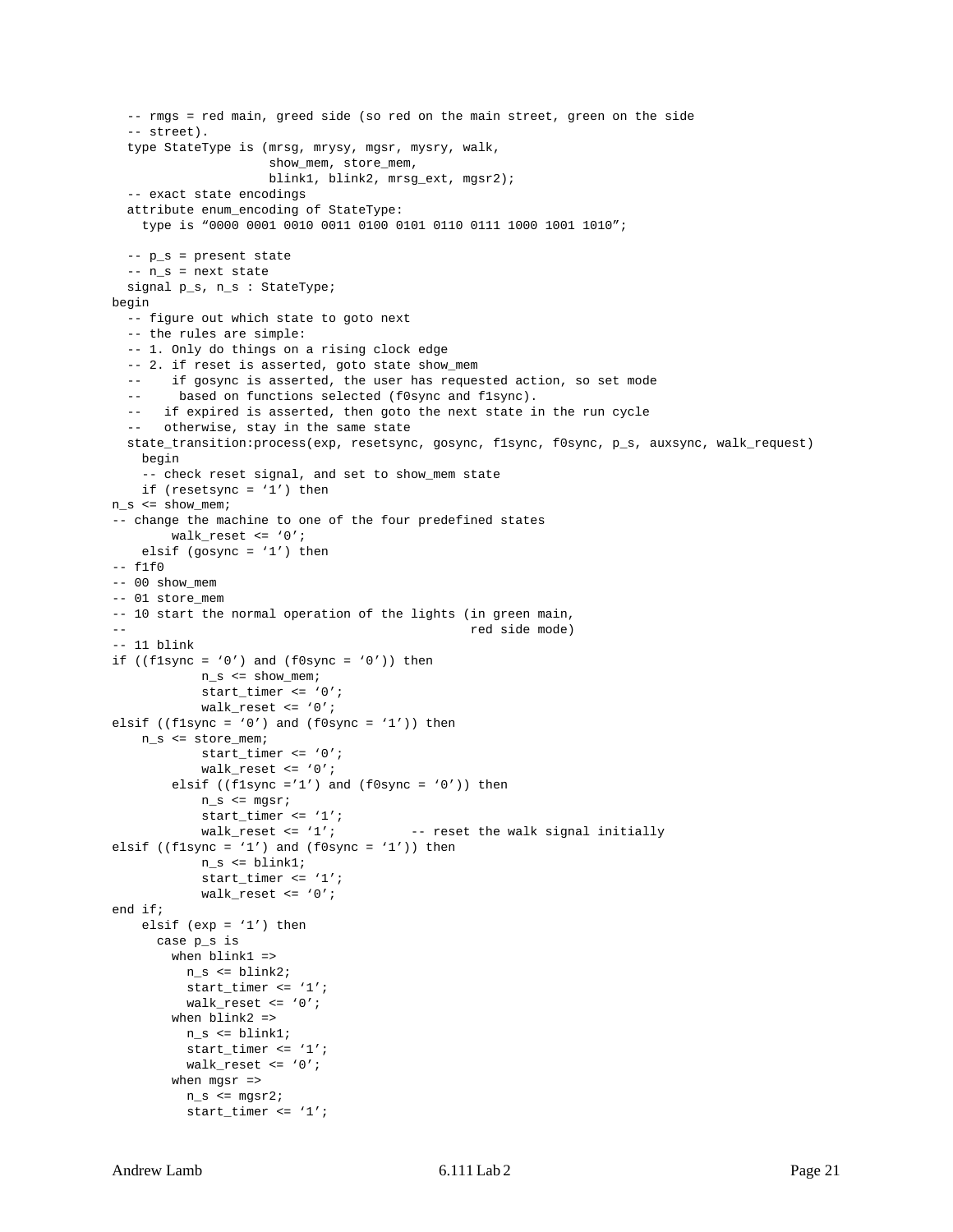```
 walk_reset <= '0';
      when mgsr2 =>
         n_s <= mysry;
         start_timer <= '1';
         walk_reset <= '0';
       when mysry =>
        if walk_request = '1' then - - if we are waiting for a walk request
          n_s \leq walk start_timer <= '1';
          walk reset <= '1'; -- reset the walk latch
         else
           -- skip walk state
          n_s <= mrsg;
           start_timer <= '1';
          walk_reset <= '0';
         end if;
       when walk =>
        n_s <= mrsg;
         start_timer <= '1';
        walk_reset \leq '0';
      when mrsg =>
         if auxsync = '1' then -- some cars are waiting still
          n_s <= mrsg_ext;
           start_timer <= '1';
           walk_reset <= '0';
         else
          n_s <= mrysy;
           start_timer <= '1';
           walk_reset <= '0';
         end if;
       when mrsg_ext =>
        n_s <= mrysy;
       start timer \leq '1';
         walk_reset <= '0';
       when mrysy =>
        n_s <= mgsr;
         start_timer <= '1';
         walk_reset <= '0';
       when others =>
       n_s \le p_s; -- by defaut, say in the same state
       start timer \leq '0';
        walk_reset <= '0';
     end case;
   else
   n_s <= p_s; \longrightarrow \sim by default, STAY IN THE SAME STATE
     start_timer <= '0';
   end if;
 end process state_transition;
 clk_proc : process (clk)
 begin -- process clkprc
    if rising_edge(clk) then
p_s \leq n_s; end if;
 end process clk_proc;
 -- write enable signal
nwe <= '0' when n_s = store_mem else '1';
```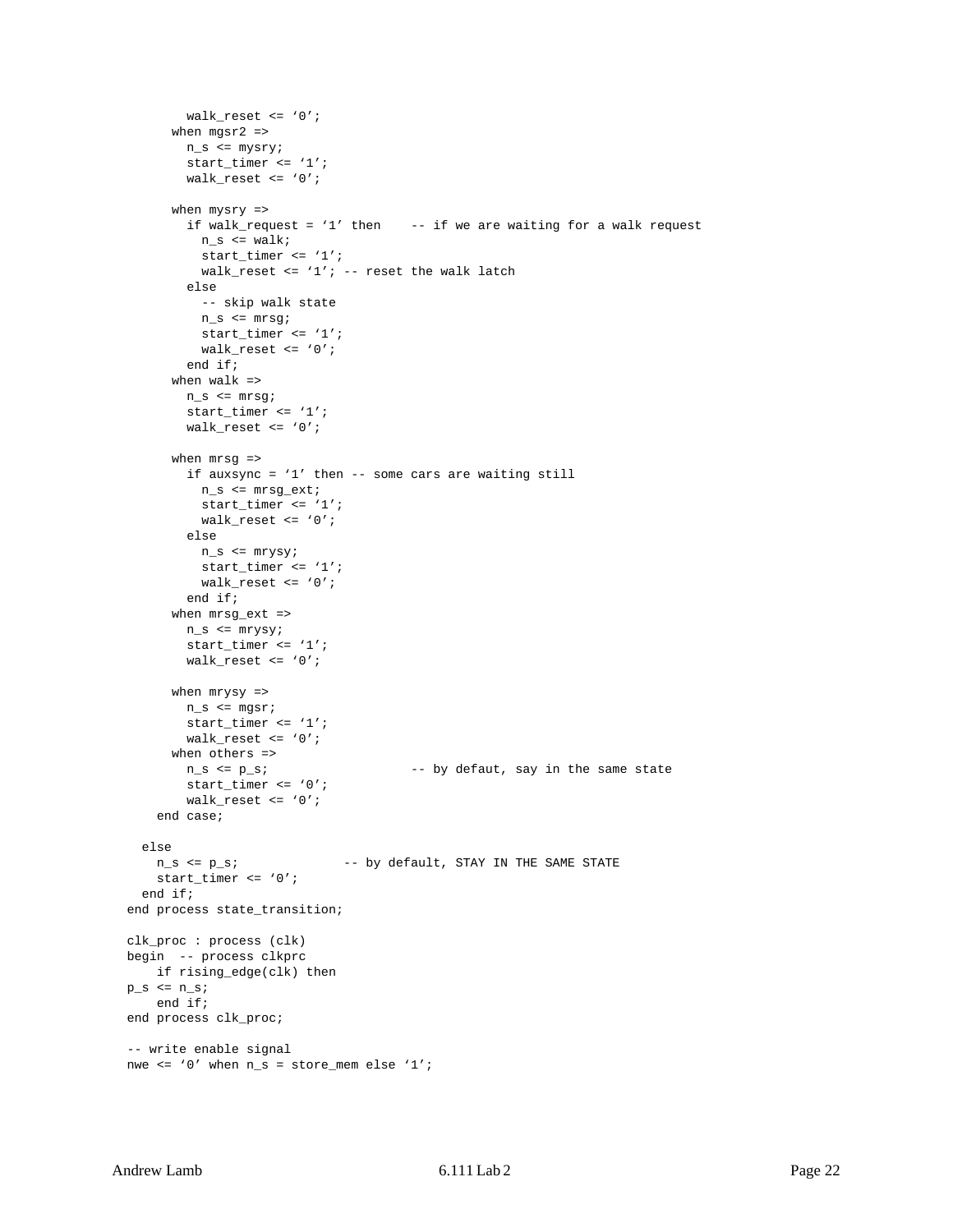```
state_out(0) <= '1' when ((p_s = mrysy) or
                               (p_s = mysry) or
                               (p_s = show_mem) or
                               (p_s = blink1) or
                              (p_s = mrsg_{ext})) else '0';
  state_out(1) <= '1' when ((p_s = mgsr) or
                              (p_s = mysry) or
                               (p_s = store_mem) or
                               (p_s = blink1) or
                              (p_s = mgsr2)) else '0';
  state_out(2) <= '1' when ((p_s = walk) or
                               (p_s = show_mem) or
                               (p_s = store_mem) or
                              (p_s = \text{blink1})) else '0';
  state_out(3) <= '1' when ((p_s = blink2) or
                               (p_s = mrsg_ext) or
                               (p_s = mgsr2)) else '0';
-- set up the light output
 rm \leq '1' when ((p_s = store_mean) or
                    (p_s = blink2) or
                   (p_s = walk) or
                   (p_s = mrsg) or
                    (p_s = mrsg_ext) or
                   (p_s = mrysy)) else '0';
 ym \leq '1' when ((p_s = \text{blink1}) or
                    (p_s = mysry) or
                    (p_s = walk) or
                   (p_s = mrysy)) else '0';
   gm <= '1' when ((p_s = store_mem) or
                    (p_s = mgsr) or
                   (p_s = mgsr2) or
                   (p_s = walk)) else '0';
  rs \leq '1' when ((p_s = show\_mem) or
                   (p s =  \text{blink1}) or
                    (p_s = mgsr) or
                   (p_s = mgsr2) or
                    (p_s = mysry) or
                   (p_s = walk)) else '0';
  ys \leq '1' when ((p_s = \text{blink2}) or
                    (p_s = mysry) or
                   (p_s = walk) or
                   (p_s = mrysy)) else '0';
   gs <= '1' when ((p_s = show_mem) or
                   (p_s = walk) or
                    (p_s = mrsg) or
                   (p_s = mrsg_{ext})) else '0';
   -- set up address output
  al \leq '1' when ((llsync = '1' and p_s = store_mem) or
                   (l1sync = '1' and p\_s = show_mem) or
                    (p_s = blink1) or
                   (p_s = \text{blink2}) or
                   (p_s = mgsr2) or
                   (p_s = walk) or
                   (p_s = mrsg_{ext})) else '0';
  a0 \le '1' when ((l0sync = '1' and p_s = store_mem) or
                   (10sync = '1' and p_s = show_mem) or
                   (p_s = \text{blink1}) or
                   (p_s = blink2) or
                    (p_s = mgsr) or
                   (p_s = mrsg)) else '0';
end architecture state_machine; --"architecture" is optional; for clarity
```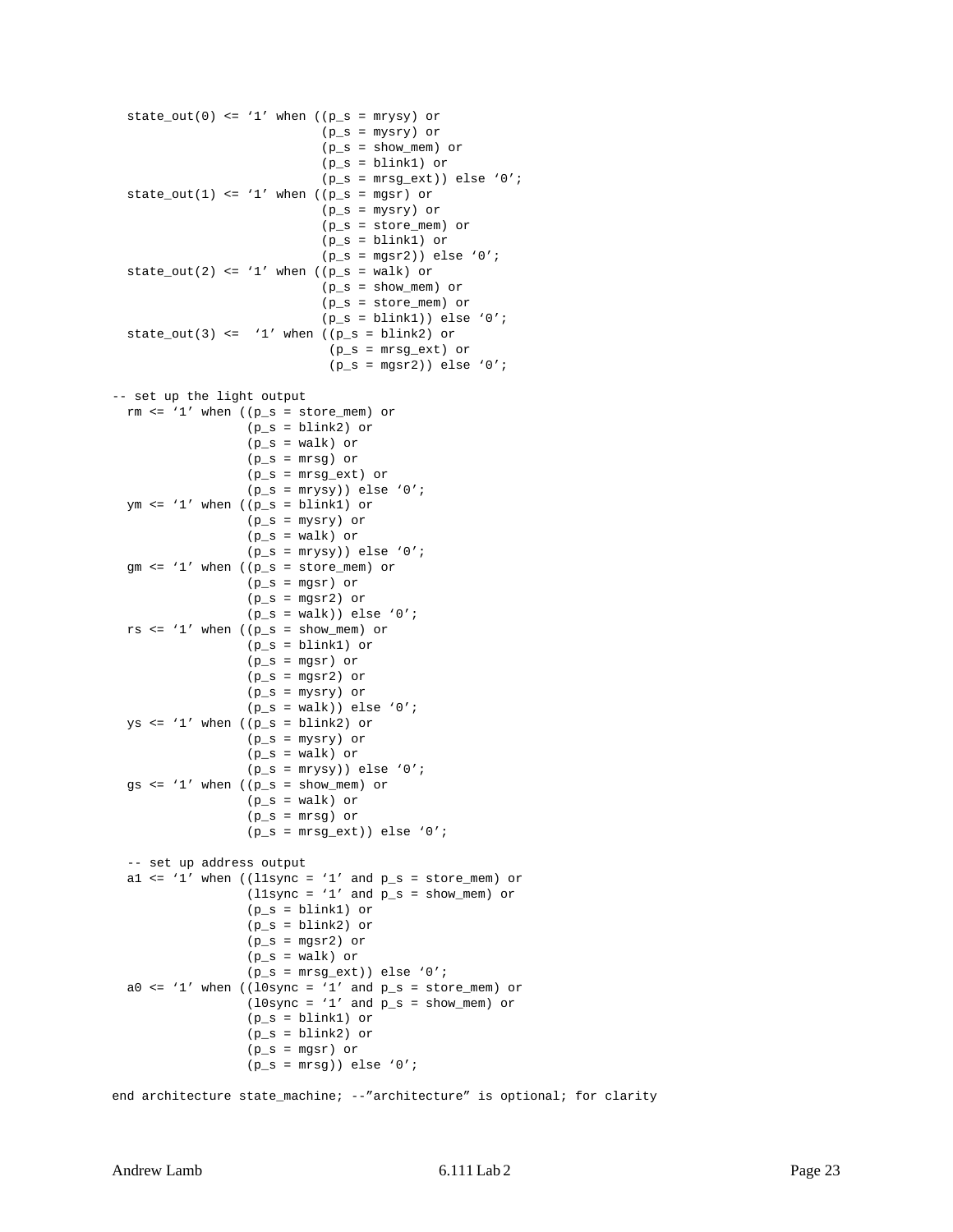#### <span id="page-23-0"></span>**FSM Block VHDL Code**

```
library ieee;
use ieee.std_logic_1164.all;
use work.leveltopulse;
use work.pulsesaver;
entity userinput_synchronizer is
     port (l0,l1 : in std_logic;
   l0sync,l1sync : out std_logic;
   f0,f1 : in std_logic;
   f0sync,f1sync : out std_logic;
   reset : in std_logic;
  resetsync : out std_logic;
  go,traffic_sensor : in std_logic;
   gosync,auxsync : out std_logic;
   clk : in std_logic);
end userinput_synchronizer;
architecture arch of userinput_synchronizer is
begin
   process(clk,l0,l1,f0,f1,reset,go,traffic_sensor)
     begin
       if rising_edge(clk) then
       l0sync <= l0;
        l1sync \le 11;
        f0sync \le f0;
        f1sync <= f1;
        resetsync <= reset;
-- auxsync <= traffic sensor;
       end if;
     end process;
---now add in a level to pulse for the go
  GOSYNCER: leveltopulse
     port map (
       levelin => go,
       pulseout => gosync,
      clk => clk);
--now, save the traffic sync for a few clocks
     PULSESYNC : pulsesaver
       port map (
        a => traffic_sensor,
         async => auxsync,
        clk => clk);
end architecture;
library ieee;
use ieee.std_logic_1164.all;
use work.fsm;
use work.userinput_synchronizer;
use work.leveltopulse;
use work.mydff;
use work.myjkff;
-- the fsm_block is an organizational unit for
-- setting up all of the appropriate synchronization
-- to the fsm itself
entity fsm_block is
  port (reset, l0, l1, f0, f1 : in std_logic;
```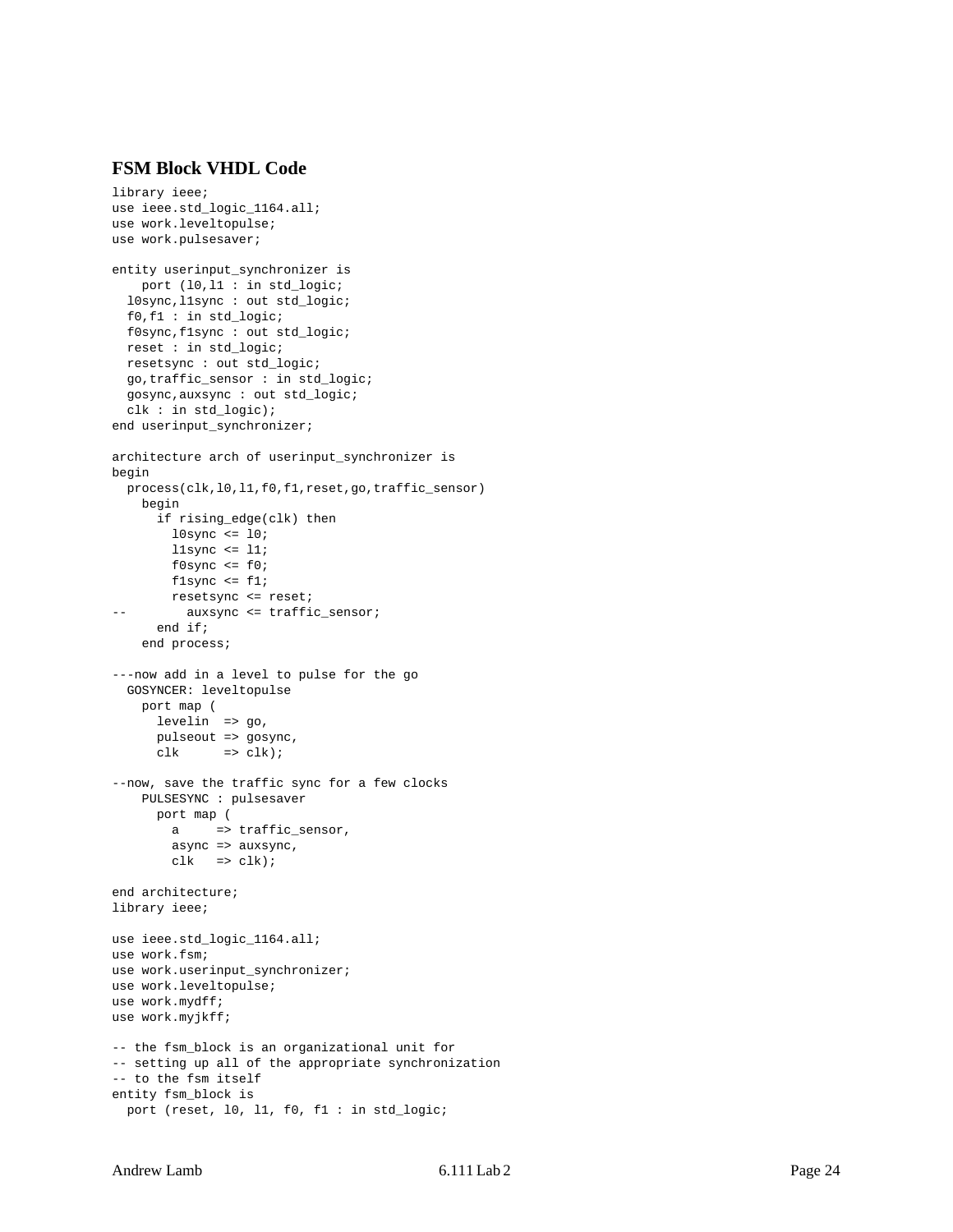```
go, traffic_sensor : in std_logic;
exp, walk in : in std logic;
clk : in std_logic;
state_out : out std_logic_vector(3 downto 0);
         a0, a1, nwepulse, start_timer : out std_logic;
         rm, ym, gm, rs, ys, gs : out std_logic);
  end fsm_block;
architecture arch of fsm_block is
     signal resetsync, l0sync, l1sync, f0sync, f1sync : std_logic := '0';
    signal gosync, auxsync : std_logic := '0';
     -- write enable signals (so we can catch a level and convert to a pulse)
   signal we, wepulse : std_logic := '0';
     signal nwe : std_logic := '1';
    signal walk_request_latched : std_logic := '0';
    signal walk_clear : std_logic := '0';
     -- internal sart timer signal so that we can make sure that the ram has
     -- read out the data before we start the timer
     signal start_timer_internal : std_logic;
begin -- arch
     -- set up the user input synchronizer
    UISYNCER : userinput_synchronizer
port map (
    clk => clk,
    reset => reset,
    resetsync => resetsync,
    10 \Rightarrow 10,l0sync => l0sync,
   11 \Rightarrow 11, l1sync => l1sync,
   f0 \implies f0,
    f0sync => f0sync,
   f1 => f1,
    f1sync => f1sync,
   qo \Rightarrow qo,
    gosync => gosync,
    traffic_sensor => traffic_sensor,
     auxsync => auxsync);
     -- wire up a synchronizer from the write enable line of the fsm
     -- to the actual write enable strobe from the fsm_block
    we <= not nwe;
    WESYNCER : leveltopulse
port map (
    clk => clk,
    levelin => we,
    pulseout => wepulse);
    nwepulse <= not wepulse;
     -- set up a jk flip flop on the walkrequest input
     WALKLATCH : myjkff
       port map (
        j => walk_in, k => walk_clear,
        clk \Rightarrow clk, q => walk_request_latched);
     -- set up the actual fsm
    BRAINS : fsm
port map (
    clk => clk,
```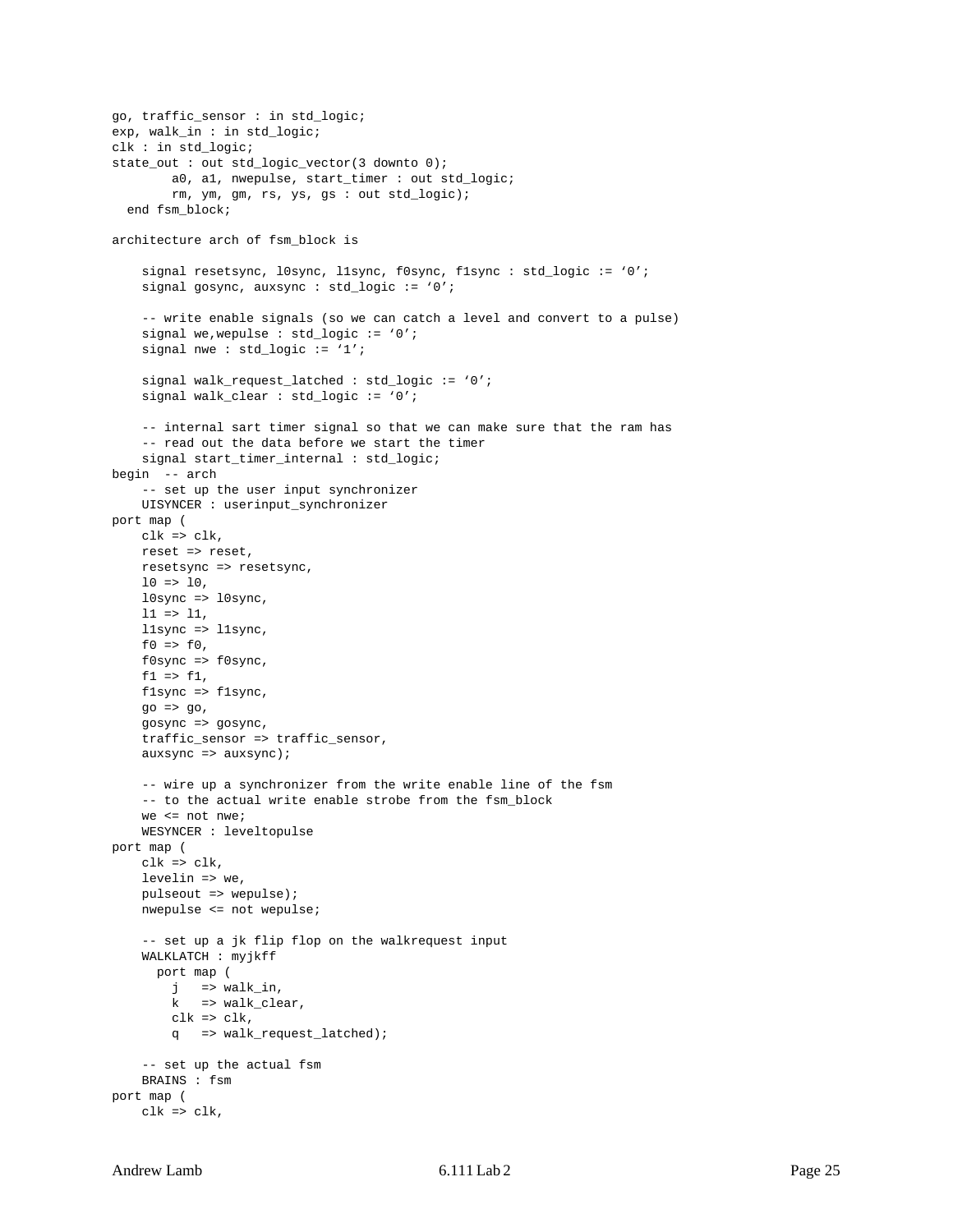```
 resetsync => resetsync,
    l0sync => l0sync,
     l1sync => l1sync,
     f0sync => f0sync,
     f1sync => f1sync,
     gosync => gosync,
    auxsync \Rightarrow auxsync,
    exp = > exp, walk_request => walk_request_latched,
              walk_reset => walk_clear,
    state out => state out,
    a0 \Rightarrow a0,a1 \Rightarrow a1, nwe => nwe,
     start_timer => start_timer_internal,
             rm => rm,ym \Rightarrow ym,
             gm \Rightarrow gm,
             rs \Rightarrow rs,ys => ys,
              gs => gs);
     --now, catch the start timer signal with a d flip flop to delay it another
     --cycle;
     STARTSYNC : mydff
       port map (
         d => start_timer_internal,
         clk => clk,
         q => start_timer);
end arch;
```
#### <span id="page-25-0"></span>**DTimer VHDL Code**

```
library ieee;
use ieee.std_logic_1164.all;
use work.std_arith.all;
-- the D-Timer for the traffic light controller.
-- This logic block is used as a counter. It counts from
-- 0 to some specified number and the asserts the exp signal.
-- the timer is 4 bits wide.
-- when start is asserted, the max_cnt is loaded.
-- when the counter output = max_cnt, then exp is asserted and
-- the timer is reset.
entity dtimer is
  port (start, clk : in std_logic;
        onesec : in std_logic;
        max_cnt: in std_logic_vector(3 downto 0); -- the max count
                                                  -- until exp = '1' cur_cnt: out std_logic_vector(3 downto 0);
       exp : out std_logic); - expired signal
end dtimer;
-- here is the architcture
architecture comp of dtimer is
  signal cur_max : std_logic_vector(3 downto 0);
  signal cur_cnt_int : std_logic_vector(3 downto 0);
begin
  process (clk, start, max_cnt, onesec)
    begin
      if rising_edge(clk) then
```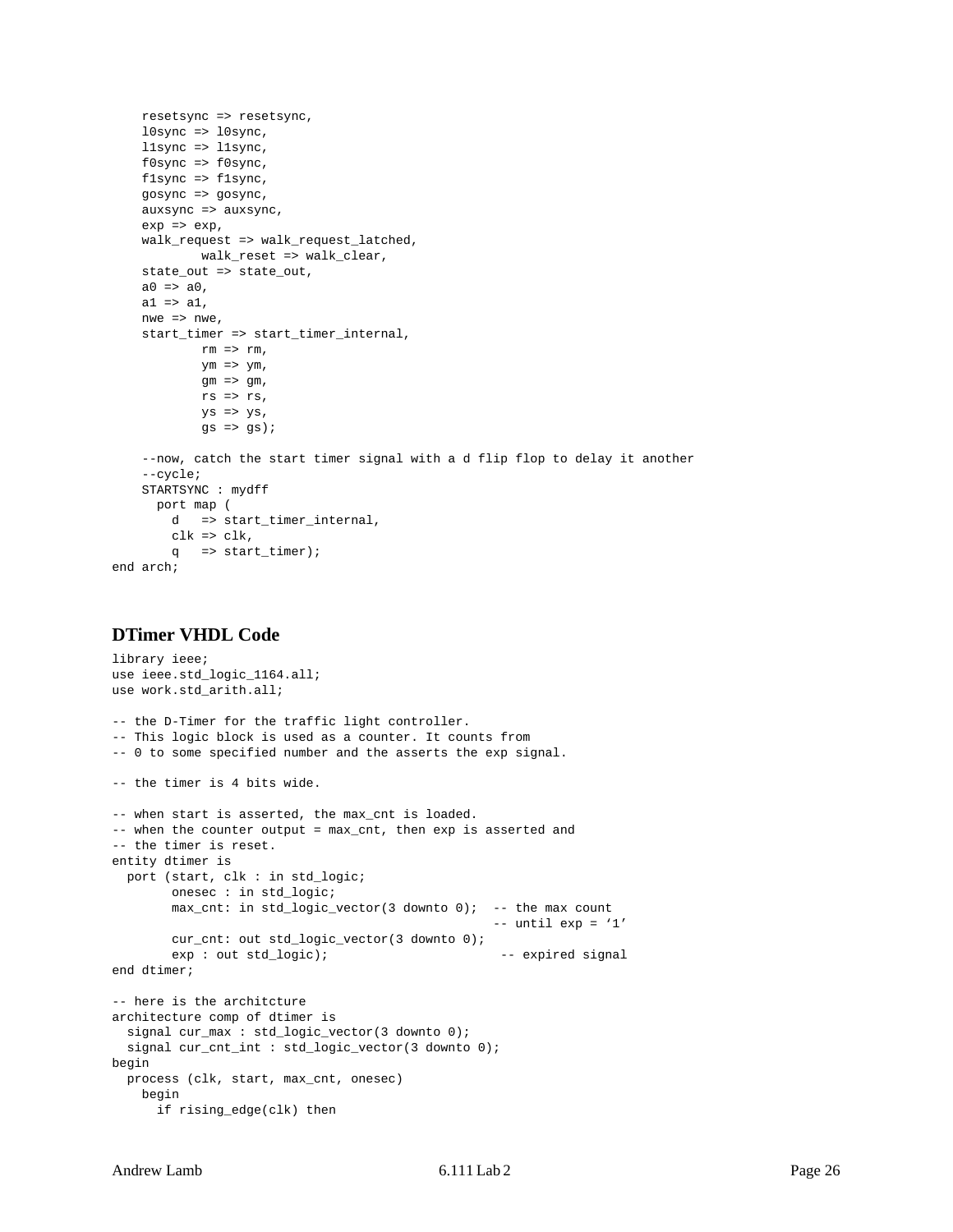```
if start = '1' then
        cur max \leq max cnt; \leq -- save the max cntimum
        cur\_cnt\_int \leq "0000"; -- reset the count
       elsif (onesec = '1') then
         if not (cur_cnt_int = cur_max) then
          cur\_cnt_i <= cur\_cnt_i + 1; - increment count
         end if;
        end if;
      end if;
    end process;
    cur_cnt <= cur_cnt_int;
    -- the exp signal is asserted when count equals max_cnt
   exp <= '1' when cur\_cnt\_int = cur\_max) else '0';
end comp;
```
#### <span id="page-26-0"></span>**Divider (one second generator) VHDL Code**

```
library ieee;
use ieee.std_logic_1164.all;
use work.std_arith.all; - so we can use '+'
-- a clock divider for the generating the 1/sec pulses
entity divider is
  port (
    clk, start : in std_logic;
   onesec : out std_logic);
end divider;
architecture comp of divider is
 signal cnt : std_logic_vector(7 downto 0);
begin
  process(clk,start)
  begin
    if rising_edge(clk) then
     if start = '1' then - if we are starting, reset the count
       cnt \leq (others \Rightarrow '0');
      else
        if cnt = "11100001" then
         cnt \leq (others => '0'); -- start counting again
        else
         \text{cnt} \leq (\text{cnt} + 1); -- increment the count
        end if;
      end if;
     end if;
   end process;
  onesec <= '1' when cnt = "11100001" else '0';
end comp;
```
#### <span id="page-26-1"></span>**CPLD Chunk Code (top level entity)**

```
library ieee;
use ieee.std_logic_1164.all;
use work.dtimer;
use work.divider;
use work.leveltopulse;
use work.fsm_block;
-- set up the top level CPLD layout
```
entity cpld\_chunk is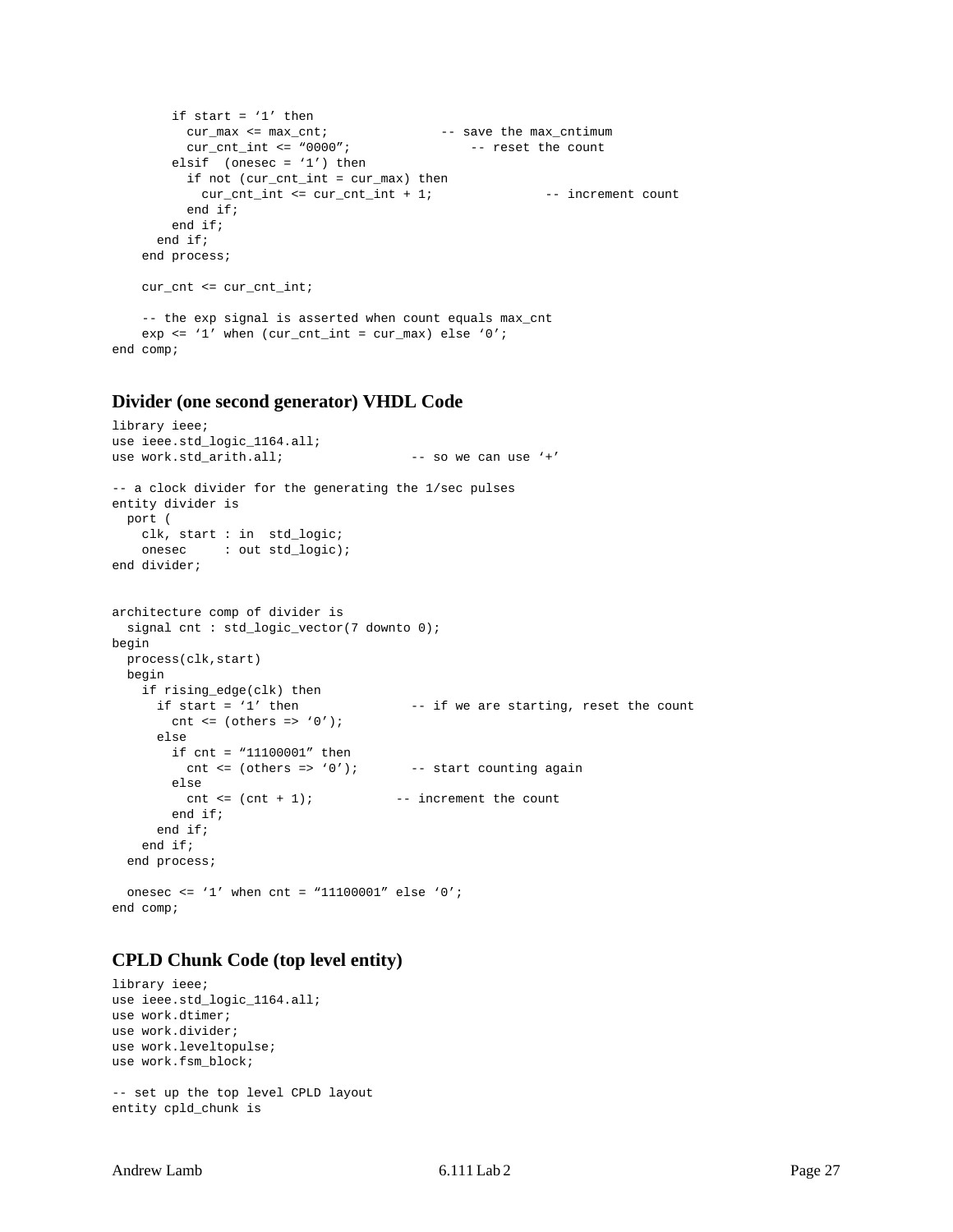port ( clk : in std\_logic; cur\_cnt : out std\_logic\_vector(3 downto 0); mem\_data : in std\_logic\_vector(3 downto 0); onesec\_out: out std\_logic; start\_out : out std\_logic; exp\_out : out std\_logic; reset : in std\_logic; f0,f1 : in std\_logic; l0,l1 : in std\_logic; go : in std\_logic; traffic : in std\_logic; walk : in std\_logic; current\_state : out std\_logic\_vector(3 downto 0); a0,a1 : out std\_logic; nwepulse : out std\_logic; rm,ym,gm : out std\_logic; -- main street lights rs,ys,gs : out std\_logic); -- side street lights ATTRIBUTE pin\_avoid of cpld\_chunk :ENTITY is -- " 1 2 11 21 22 32 42 43 44 53 63 64 74 83"& -- Vdd, Gnd, VPP " 12 19 73 "& -- These pins are the interconnect bus -- for CPLD 2, 3, and 4. They are Serial I/O -- pins for CPLD 1. " 13 "& -- This is I0-9. Can screw up the clock of C1. Be -- careful when using this. -- The CPLD has 4 clock pins that can also be used as input pins. -- However, all of them are tied together. -- The 4 clock pins are " 20 23 62 65 ". -- Depending on your design, the programmer will assign of them -- to be the clock input, and use the others as general-purpose inputs. -- This can be quite frustrating. -- We will thus disable 3 of the 4 and hope the compiler likes our -- choice. If it doesn't, we will just have to pick another one. -- Lets use clock 1 and disable clock 2,3, and 4. " 23 62 65 "& -- If we need to use clock 2 : then use " 20 62 65 "& -- If we need to use clock 3 : then use " 20 23 65 "& If we need to use clock  $4:$  then use " 20 23 62 "& "  $14$  35 41 51 72 "  $\& -$  Used by Programmer. No external connection. " 30 31 36 37 40 45"; -- hibits of the hex leds attribute pin\_numbers of cpld\_chunk:entity is "start\_out:16 " & "cur\_cnt(0):46 cur\_cnt(1):47 cur\_cnt(2):48 cur\_cnt(3):49 " & "mem\_data(0):24 mem\_data(1):25 mem\_data(2):26 mem\_data(3):27 " & "onesec\_out:15 exp\_out:17 " & "current\_state(0):8 current\_state(1):10 current\_state(2):18 current\_state(3):68 " & "f0:28 f1:29 l0:33 l1:34 " & "a0:38 a1:39 " & "go:3 reset:4 traffic:5 walk:6 " &